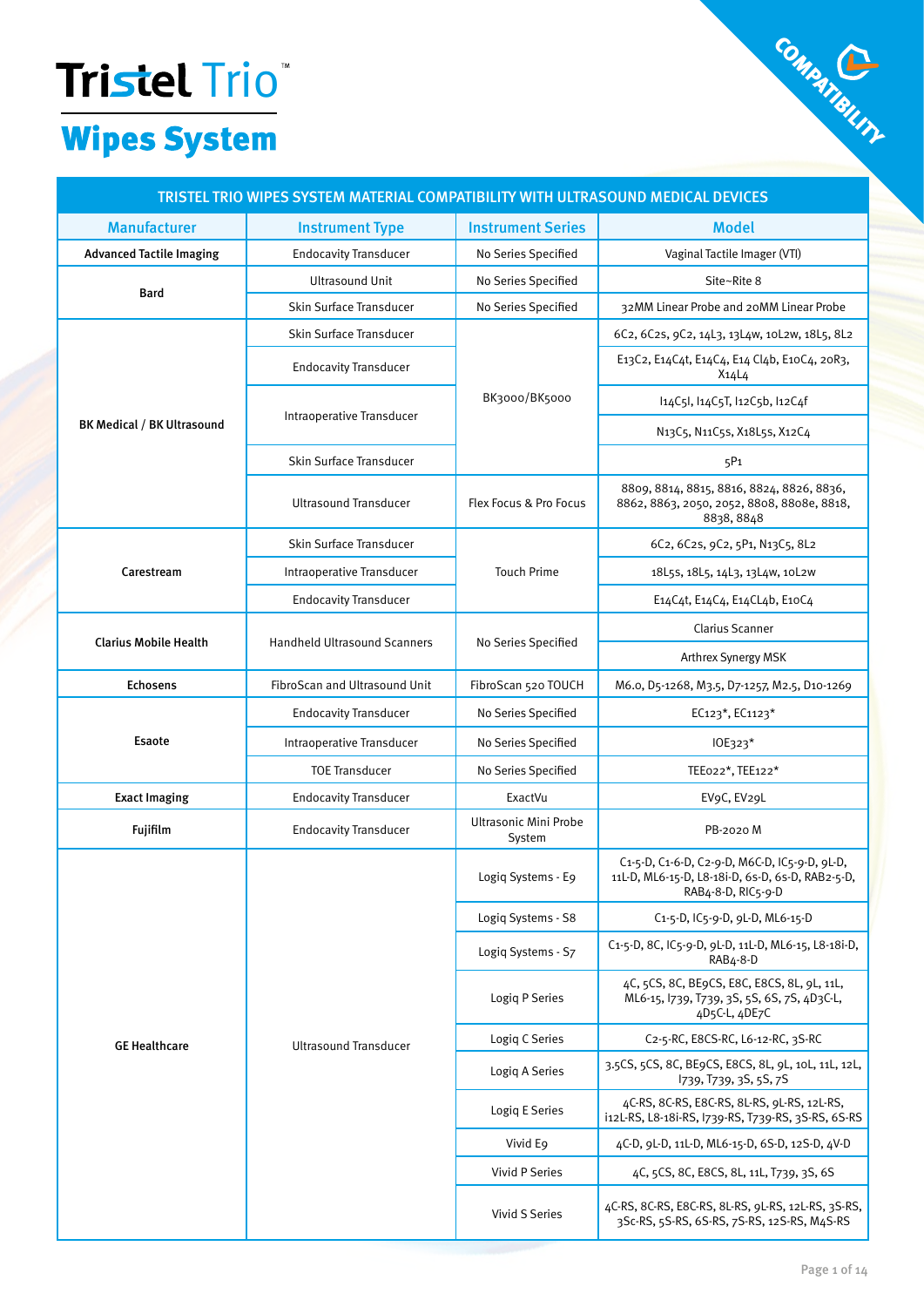|                      | TRISTEL TRIO WIPES SYSTEM MATERIAL COMPATIBILITY WITH ULTRASOUND MEDICAL DEVICES |                                      |                                                                                                                                                                                                                                                                                                                                                                                                                                                                                                                                                                                                                                                                                                                                                                                                                                                                                                                                                                                                                                                                                                                                                                                                                                                                                                                                                                                                                                                                                                                                                                                                                                                                                                                                                                                                                                                                                                                                                                                                                                                                                                                                                                                                                                                                                                                                                                                                                                                                                                                                                                                                                                                                                                                                                                                                                                    |
|----------------------|----------------------------------------------------------------------------------|--------------------------------------|------------------------------------------------------------------------------------------------------------------------------------------------------------------------------------------------------------------------------------------------------------------------------------------------------------------------------------------------------------------------------------------------------------------------------------------------------------------------------------------------------------------------------------------------------------------------------------------------------------------------------------------------------------------------------------------------------------------------------------------------------------------------------------------------------------------------------------------------------------------------------------------------------------------------------------------------------------------------------------------------------------------------------------------------------------------------------------------------------------------------------------------------------------------------------------------------------------------------------------------------------------------------------------------------------------------------------------------------------------------------------------------------------------------------------------------------------------------------------------------------------------------------------------------------------------------------------------------------------------------------------------------------------------------------------------------------------------------------------------------------------------------------------------------------------------------------------------------------------------------------------------------------------------------------------------------------------------------------------------------------------------------------------------------------------------------------------------------------------------------------------------------------------------------------------------------------------------------------------------------------------------------------------------------------------------------------------------------------------------------------------------------------------------------------------------------------------------------------------------------------------------------------------------------------------------------------------------------------------------------------------------------------------------------------------------------------------------------------------------------------------------------------------------------------------------------------------------|
| <b>Manufacturer</b>  | <b>Instrument Type</b>                                                           | <b>Instrument Series</b>             | <b>Model</b>                                                                                                                                                                                                                                                                                                                                                                                                                                                                                                                                                                                                                                                                                                                                                                                                                                                                                                                                                                                                                                                                                                                                                                                                                                                                                                                                                                                                                                                                                                                                                                                                                                                                                                                                                                                                                                                                                                                                                                                                                                                                                                                                                                                                                                                                                                                                                                                                                                                                                                                                                                                                                                                                                                                                                                                                                       |
|                      |                                                                                  | Vivid e/i/q Series                   | 4C-RS, 8C-RS, E8C-RS, 8L-RS, 9L-RS, 12L-RS, 3S-RS,<br>3Sc-RS, 5S-RS, 6S-RS, 7S-RS, 12S-RS, M4S-RS                                                                                                                                                                                                                                                                                                                                                                                                                                                                                                                                                                                                                                                                                                                                                                                                                                                                                                                                                                                                                                                                                                                                                                                                                                                                                                                                                                                                                                                                                                                                                                                                                                                                                                                                                                                                                                                                                                                                                                                                                                                                                                                                                                                                                                                                                                                                                                                                                                                                                                                                                                                                                                                                                                                                  |
|                      |                                                                                  | <b>Voluson Expert Series</b>         | AB2-7-D, 4C-D, C1-5-D, C4-8-D, M6C-D, IC5-9-D,<br>9L-D, 11L-D, ML6-15-D, 3S-D, RAB2-5-D, RAB4-8-D,<br>RIC5-9-D, RIC6-12-D, RRE5-10-D                                                                                                                                                                                                                                                                                                                                                                                                                                                                                                                                                                                                                                                                                                                                                                                                                                                                                                                                                                                                                                                                                                                                                                                                                                                                                                                                                                                                                                                                                                                                                                                                                                                                                                                                                                                                                                                                                                                                                                                                                                                                                                                                                                                                                                                                                                                                                                                                                                                                                                                                                                                                                                                                                               |
| <b>GE Healthcare</b> | <b>Ultrasound Transducer</b>                                                     | <b>Voluson Performance</b><br>Series | 4C-RS, E8C-RS, 12L-RS, 3Sc-RS, RAB2-5-RS,<br>RIC <sub>5</sub> -9W-RS                                                                                                                                                                                                                                                                                                                                                                                                                                                                                                                                                                                                                                                                                                                                                                                                                                                                                                                                                                                                                                                                                                                                                                                                                                                                                                                                                                                                                                                                                                                                                                                                                                                                                                                                                                                                                                                                                                                                                                                                                                                                                                                                                                                                                                                                                                                                                                                                                                                                                                                                                                                                                                                                                                                                                               |
|                      |                                                                                  | <b>Voluson Signature Series</b>      | 4C-RS, AB2-7-RS, C1-5-RS, 8C-RS, E8C-RS, 9L-RS,<br>12L-RS, ML6-15-RS, 3Sc-RS, RAB2-5-RS,<br>RAB4-8-RS, RIC5-9W-RS                                                                                                                                                                                                                                                                                                                                                                                                                                                                                                                                                                                                                                                                                                                                                                                                                                                                                                                                                                                                                                                                                                                                                                                                                                                                                                                                                                                                                                                                                                                                                                                                                                                                                                                                                                                                                                                                                                                                                                                                                                                                                                                                                                                                                                                                                                                                                                                                                                                                                                                                                                                                                                                                                                                  |
|                      |                                                                                  | Venue 40 Series                      | 4C-SC, E8CS-SC, 12L-SC, L8-18i-SC, 3S-SC                                                                                                                                                                                                                                                                                                                                                                                                                                                                                                                                                                                                                                                                                                                                                                                                                                                                                                                                                                                                                                                                                                                                                                                                                                                                                                                                                                                                                                                                                                                                                                                                                                                                                                                                                                                                                                                                                                                                                                                                                                                                                                                                                                                                                                                                                                                                                                                                                                                                                                                                                                                                                                                                                                                                                                                           |
|                      | <b>TOE Transducer</b>                                                            | No Series Specified                  | 6T, 6T-RS, 6Tc, 6Tc-RS, 6Tv, 9T, 9T-RS, 6VT-D                                                                                                                                                                                                                                                                                                                                                                                                                                                                                                                                                                                                                                                                                                                                                                                                                                                                                                                                                                                                                                                                                                                                                                                                                                                                                                                                                                                                                                                                                                                                                                                                                                                                                                                                                                                                                                                                                                                                                                                                                                                                                                                                                                                                                                                                                                                                                                                                                                                                                                                                                                                                                                                                                                                                                                                      |
| Hitachi              | <b>Ultrasound Transducer</b>                                                     | No Series Specified                  | C22l, C22K, C22P, C22T, C25, C251, C252, C25P,<br>C35, C41, C41B, C41L47RP, C41RP, C41V, C41V1,<br>C42, C42K, C42T, CC41R, CC41R1, CL4416R, L34,<br>L43K, L44, L441, L44K, L44LA1, L46K, L46K1,<br>L51K, L53K, L53K1, L55, L64, S12, S121, S21, S211,<br>S22, S31, S31KP, S42, SML44, VC41V,<br>ASU-1000B-3.5, ASU-1000C-3.5, ASU-1001,<br>ASU-1002, ASU-1003, ASU-1005, ASU-1009,<br>ASU-1010, ASU-1011, ASU-1012, ASU-1013,<br>ASU-35-3, ASU-35CWD-2, ASU-35WL-10,<br>ASU-35WSJ-7.5, ASU-36WL-10, ASU-64B, ASU-65B,<br>ASU-67, UST-2265-2, UST-2266-5, UST-5024N-3.5,<br>UST-5037P-3.5, UST-5039P-3.5, UST-5043P-3.5,<br>UST-5044-3.5, UST-5045P-3.5, UST-5046-3.5,<br>UST-5047-5, UST-52103, UST-52105, UST-52108,<br>UST-52109, UST-52114P, UST-52124, UST-52127,<br>UST-52129, UST-5226D-3.5/2, UST-5236D-2.5/2,<br>UST-5242D-2.5/2, UST-5244-3.5, UST-5255-2.5,<br>UST-5256-3.5, UST-5257-5, UST-5263D-2.5/2,<br>UST-5265-2.5, UST-5266-3.5, UST-5267-5,<br>UST-5268P-5, UST-5274-2.5, UST-5275-3.5,<br>UST-5276-5, UST-5279-3.5, UST-5281-5,<br>UST-5283-2.5, UST-5284-2.5, UST-5285-3.5,<br>UST-5286-2.5, UST-5287-3.5, UST-5292-5,<br>UST-5294-5, UST-5295, UST-5296, UST-5297,<br>UST-5298, UST-5299, UST-533, UST-534, UST-535,<br>UST-536, UST-5410, UST-5410H, UST-5411,<br>UST-5412, UST-5413, UST-5415, UST-5417,<br>UST-5419, UST-547, UST-5512U-7.5,<br>UST-5514DTU-7.5, UST-5515-7.5, UST-5521L-7.5,<br>UST-5523L-7.5, UST-5524-5, UST-5524-7.5,<br>UST-5526L-7.5, UST-5531, UST-5534T-7.5,<br>UST-5539-7.5, UST-5540P-7.5, UST-5542, UST-5543,<br>UST-5545, UST-5546, UST-5548, UST-5551,<br>UST-556l-7.5, UST-556T-7.5, UST-556TU-7.5<br>UST-567, UST-568, UST-5710-7.5, UST-5711-7.5,<br>UST-5712, UST-5713T, UST-574T-7.5, UST-575-7.5,<br>UST-576T-7.5, UST-577-7.5, UST-579T-7.5,<br>UST-5818-5, UST-5819T-5, UST-657-5, UST-660-7.5<br>UST-665P-5, UST-667P-5, UST-670P-5, UST-675P,<br>UST-676P, UST-677P, UST-9101-7.5, UST-9102-3.5,<br>UST-9102U-3.5, UST-9103-5, UST-9104-5,<br>UST-9111-5, UST-9112-5, UST-9113P-3.5,<br>UST-9114-3.5, UST-9115-5, UST-9116P-5,<br>UST-9118, UST-9119, UST-9120, UST-9121,<br>UST-9123, UST-9124, UST-9125-7.5, UST-9126,<br>UST-9127, UST-9128, UST-9130, UST-9132l,<br>UST-9132T, UST-9133, UST-9135P, UST-9136,<br>UST-9136U, UST-9137, UST-9145, UST-9146I,<br>UST-9146T, UST-9147, UST-9148, UST-9149,<br>UST-9151, UST-932-5, UST-932-7.5, UST-935N-5,<br>UST-939-3.5, UST-939D-3.5, UST-943-3.5,<br>UST-944B-3.5, UST-945B-5, UST-945BP-5,<br>UST-952-5, UST-953P-5, UST-954-5, UST-957-7.5,<br>UST-961-5, UST-961-7.5, UST-964P-5, UST-968P-5,<br>UST-969-5, UST-970-7.5, UST-972-3.5, UST-974-5,<br>UST-975-7.5, UST-977-5, UST-978-3.5, UST-979-3.5,<br>UST-980-5, UST-980P-5, UST-981-5, UST-981P-5,<br>UST-984-5, UST-984P-5, UST-985-7.5, UST-987-7.5, |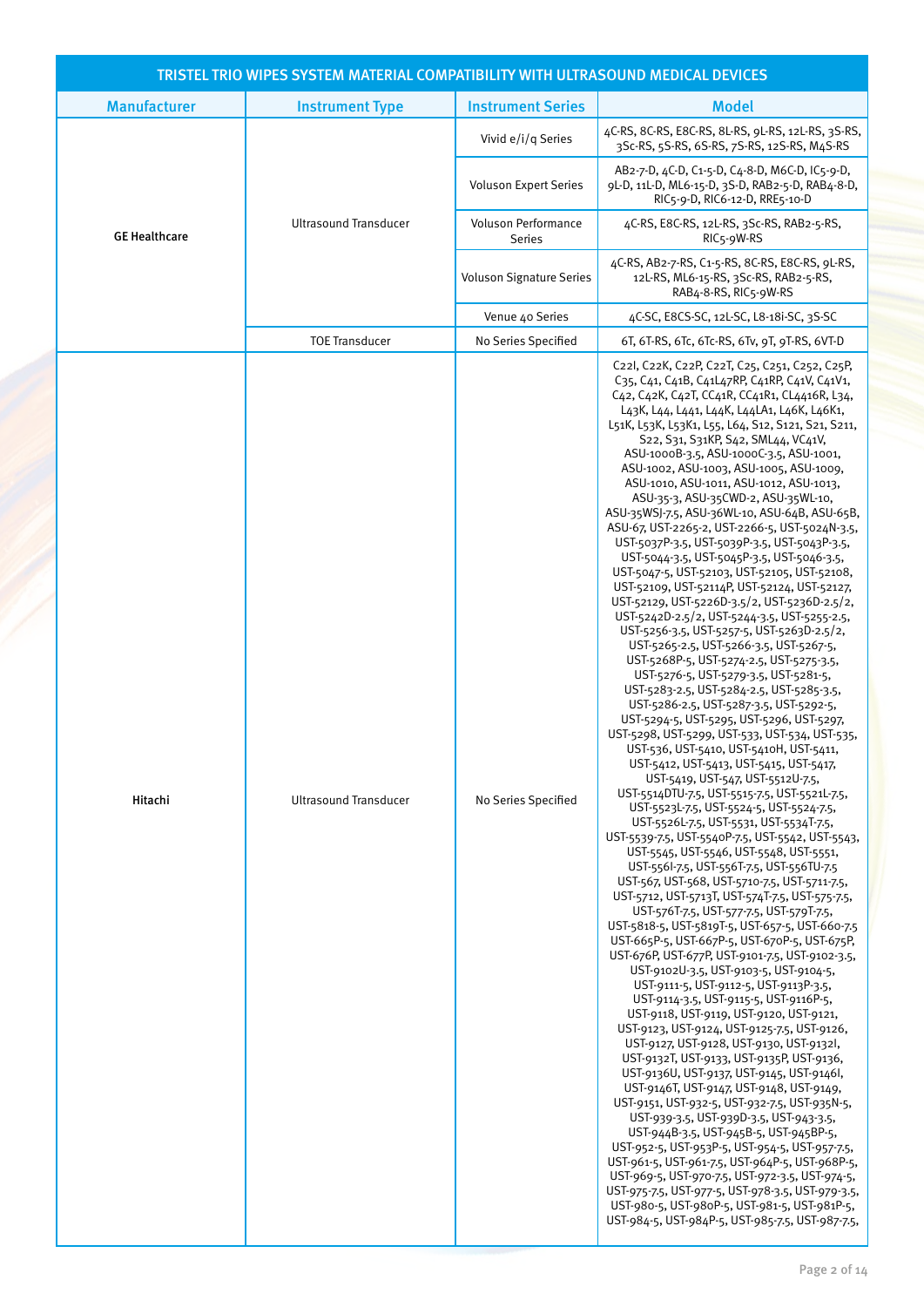|                     | TRISTEL TRIO WIPES SYSTEM MATERIAL COMPATIBILITY WITH ULTRASOUND MEDICAL DEVICES |                                            |                                                                                                                                                                                                                                                                                                                                                                                                                                                                                                                                                                                          |
|---------------------|----------------------------------------------------------------------------------|--------------------------------------------|------------------------------------------------------------------------------------------------------------------------------------------------------------------------------------------------------------------------------------------------------------------------------------------------------------------------------------------------------------------------------------------------------------------------------------------------------------------------------------------------------------------------------------------------------------------------------------------|
| <b>Manufacturer</b> | <b>Instrument Type</b>                                                           | <b>Instrument Series</b>                   | <b>Model</b>                                                                                                                                                                                                                                                                                                                                                                                                                                                                                                                                                                             |
| Hitachi             | <b>Ultrasound Transducer</b>                                                     | No Series Specified                        | UST-988-2.5, UST-989-3.5, UST-989D-3.5,<br>UST-990-5, UST-992-5, UST-994P-5, UST-995-7.5,<br>UST-996P-5, UST-MC11-8731,<br>EUP-B314, EUP-B512, EUP-B514, EUP-B712,<br>EUP-B715, EUP-C321T, EUP-C511, EUP-C514,<br>EUP-C516, EUP-C524, EUP-C532, EUP-C715,<br>EUP-CV714, EUP-F334, EUP-F531, EUP-L34T,<br>EUP-L52, EUP-L53, EUP-L53L, EUP-L53S, EUP-<br>L54MA, EUP-L73S, EUP-L74M, EUP-L75, EUP-LS85,<br>EUP-033JA, EUP-053T, EUP-054J, EUP-0732T,<br>EUP-S50A, EUP-S52, EUP-S63, EUP-S70, EUP-S72,<br>EUP-S80, EUP-V53W, EUP-V73W, EUP-VV731                                             |
| Mcube               | <b>Bladder Scanner</b>                                                           | Cubescan                                   | BioCon-700 and BioCon-900                                                                                                                                                                                                                                                                                                                                                                                                                                                                                                                                                                |
| Medcom              | <b>Endocavity Transducer</b>                                                     | BiopSee Bi Plane<br>Transrectal Transducer | BIPL7.5/70/128, BIC6.5/10/128                                                                                                                                                                                                                                                                                                                                                                                                                                                                                                                                                            |
| Mindray             | <b>Ultrasound Transducer</b>                                                     | No Series Specified                        | C5-1s, C5-1E, C5-1U, C5-2, C5-2s, C5-2E, C6-2E,<br>C6-2Gs, C6-2GE, C7-3E, C11-3E, C11-3s, D7-2,<br>D7-2E, D7-2s, D6-2, D6-2P, L7-3, L7-3s, L7-3E,<br>L9-3U, L11-3U, L11-4, L11-4s, L12-3, L12-3E, L12-3s,<br>L12-4, L12-4s, L14-6, L14-6s, L14-6P, L14-6N,<br>L14-6Ns, L14-6NP, L14-6NE, L14-6WE, L14-6Ws,<br>L14-6WU, LM14-6E, LM14-6s, LM16-4U, P4-2,<br>P4-2s, P4-2E, P4-2NE, P10-4E, P10-4s,<br>SC6-1U, SP5-1U, SP5-1s, SP5-1E, V11-3HU, V11-3U,<br>3C1, 3C1s, 3C1p, 10L24EA, 35C50EA, 35C50EB,<br>35C50EA, 35C50P, 65C15EAV, 65C15EA, 75L38EA,<br>75L38EB, 75L53EA, 75L60EA, 75L38P |
|                     | <b>TOE Transducer</b>                                                            | No Series Specified                        | P7-3T, P7-3TE                                                                                                                                                                                                                                                                                                                                                                                                                                                                                                                                                                            |
|                     |                                                                                  | iU <sub>22</sub>                           |                                                                                                                                                                                                                                                                                                                                                                                                                                                                                                                                                                                          |
|                     |                                                                                  | HD <sub>15</sub>                           | C8-4v (p/n 4535611 7292x where x is 3 or greater                                                                                                                                                                                                                                                                                                                                                                                                                                                                                                                                         |
|                     |                                                                                  | HD <sub>11</sub> XE                        |                                                                                                                                                                                                                                                                                                                                                                                                                                                                                                                                                                                          |
|                     |                                                                                  | H <sub>D</sub> <sub>9</sub>                |                                                                                                                                                                                                                                                                                                                                                                                                                                                                                                                                                                                          |
|                     | <b>Ultrasound Transducer</b>                                                     | HD <sub>7</sub> XE                         | and $p/n$ 4535612 8750x where x is 2 or greater)                                                                                                                                                                                                                                                                                                                                                                                                                                                                                                                                         |
|                     |                                                                                  | HD <sub>7</sub>                            |                                                                                                                                                                                                                                                                                                                                                                                                                                                                                                                                                                                          |
|                     |                                                                                  | HD <sub>6</sub>                            |                                                                                                                                                                                                                                                                                                                                                                                                                                                                                                                                                                                          |
|                     |                                                                                  | HD <sub>5</sub>                            |                                                                                                                                                                                                                                                                                                                                                                                                                                                                                                                                                                                          |
|                     |                                                                                  | CX <sub>50</sub>                           |                                                                                                                                                                                                                                                                                                                                                                                                                                                                                                                                                                                          |
|                     |                                                                                  | Sparq                                      |                                                                                                                                                                                                                                                                                                                                                                                                                                                                                                                                                                                          |
| Philips*            |                                                                                  | CX30                                       | $Cg-3v$                                                                                                                                                                                                                                                                                                                                                                                                                                                                                                                                                                                  |
|                     |                                                                                  | EPIQ                                       |                                                                                                                                                                                                                                                                                                                                                                                                                                                                                                                                                                                          |
|                     |                                                                                  | HD <sub>15</sub>                           |                                                                                                                                                                                                                                                                                                                                                                                                                                                                                                                                                                                          |
|                     |                                                                                  | HD11 XE                                    |                                                                                                                                                                                                                                                                                                                                                                                                                                                                                                                                                                                          |
|                     |                                                                                  | EPIQ                                       | BP10-5ec                                                                                                                                                                                                                                                                                                                                                                                                                                                                                                                                                                                 |
|                     | <b>Endocavity Transducer</b>                                                     | Affinity 50                                |                                                                                                                                                                                                                                                                                                                                                                                                                                                                                                                                                                                          |
|                     |                                                                                  | Affinity 70<br>EPIQ7                       |                                                                                                                                                                                                                                                                                                                                                                                                                                                                                                                                                                                          |
|                     |                                                                                  | EPIQ <sub>5</sub>                          |                                                                                                                                                                                                                                                                                                                                                                                                                                                                                                                                                                                          |
|                     |                                                                                  | Affinity 50                                | $Cg-4V$                                                                                                                                                                                                                                                                                                                                                                                                                                                                                                                                                                                  |
|                     |                                                                                  | Affinity 70                                |                                                                                                                                                                                                                                                                                                                                                                                                                                                                                                                                                                                          |
|                     |                                                                                  | CX <sub>50</sub>                           |                                                                                                                                                                                                                                                                                                                                                                                                                                                                                                                                                                                          |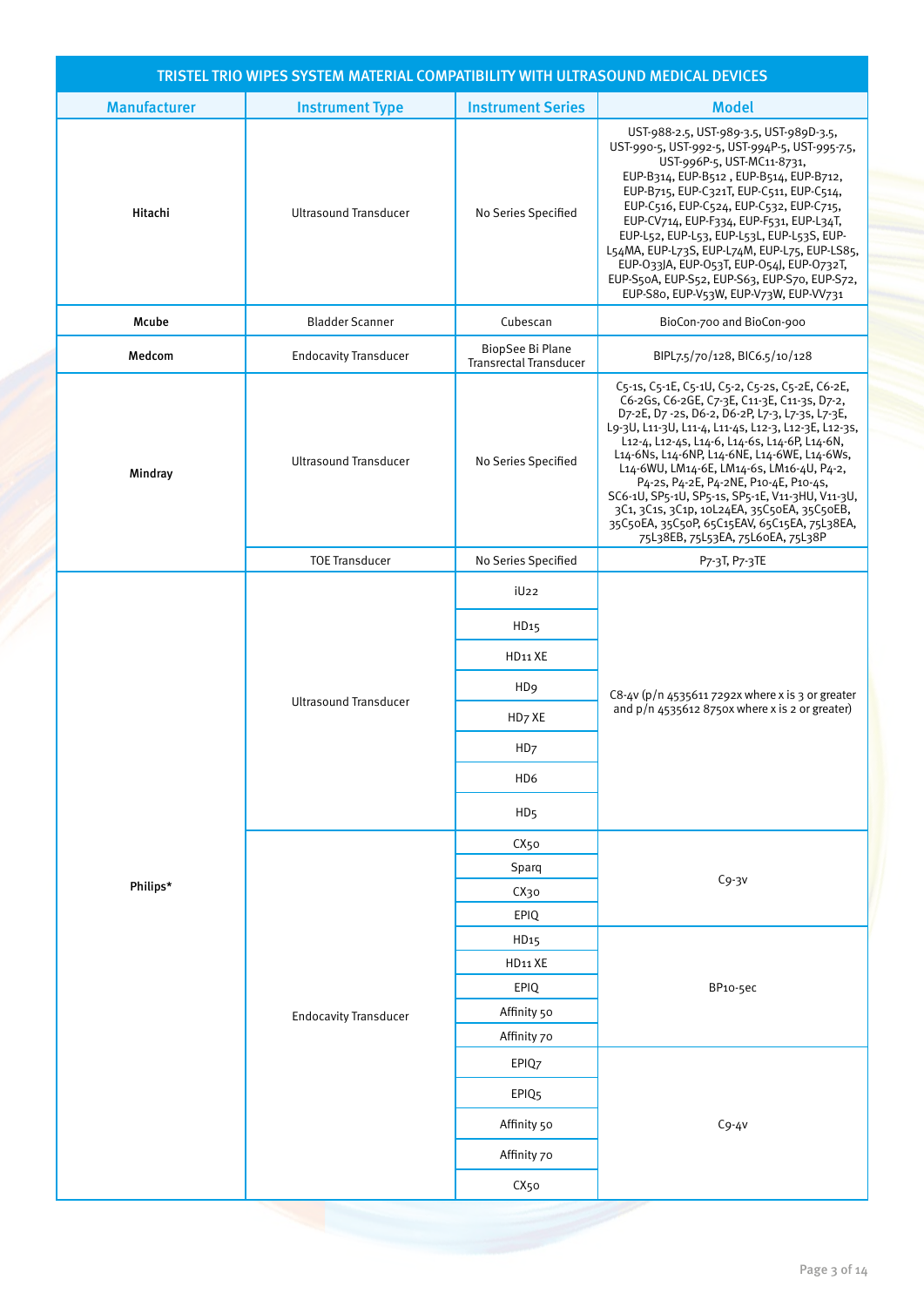|                     | TRISTEL TRIO WIPES SYSTEM MATERIAL COMPATIBILITY WITH ULTRASOUND MEDICAL DEVICES |                                 |              |
|---------------------|----------------------------------------------------------------------------------|---------------------------------|--------------|
| <b>Manufacturer</b> | <b>Instrument Type</b>                                                           | <b>Instrument Series</b>        | <b>Model</b> |
|                     |                                                                                  | EPIQ7                           |              |
|                     |                                                                                  | EPIQ <sub>5</sub>               |              |
|                     | <b>Endocavity Transducer</b>                                                     | iU22                            | $C_{10-3V}$  |
|                     |                                                                                  | Affinity 70                     |              |
|                     |                                                                                  | CX50                            |              |
|                     |                                                                                  | EPIQ7                           |              |
|                     |                                                                                  | EPIQ <sub>5</sub><br>Affinity70 |              |
|                     |                                                                                  | CX50                            |              |
|                     |                                                                                  | iU22                            | $S5-1$       |
|                     |                                                                                  | iE33                            |              |
|                     |                                                                                  | Sparq                           |              |
|                     |                                                                                  | EPIQ7                           |              |
|                     |                                                                                  | EPIQ <sub>5</sub>               |              |
|                     |                                                                                  | Affinity70                      |              |
|                     | Skin Surface Transducer                                                          | Affinity50                      |              |
|                     |                                                                                  | iE33                            | $S_{12-4}$   |
|                     |                                                                                  | HD <sub>5</sub>                 |              |
|                     |                                                                                  | HD <sub>15</sub>                |              |
| Philips*            |                                                                                  | HD11                            |              |
|                     |                                                                                  | CX50                            |              |
|                     |                                                                                  | HD11 XE                         |              |
|                     |                                                                                  | No Series Specified             | 3D6-2        |
|                     |                                                                                  |                                 | 3D8-4        |
|                     |                                                                                  | HD11                            |              |
|                     |                                                                                  | HD <sub>15</sub>                |              |
|                     |                                                                                  | iU22                            | 3D9-3V       |
|                     |                                                                                  | ClearVue                        |              |
|                     | <b>Endocavity Transducer</b>                                                     | EPIQ                            |              |
|                     |                                                                                  | Affinity                        |              |
|                     |                                                                                  | iU22                            | 7.5 MHz      |
|                     |                                                                                  | Sparq                           | $C8 - 4V$    |
|                     |                                                                                  | Affinity                        |              |
|                     |                                                                                  | СХзо                            |              |
|                     | Skin Surface Transducer                                                          | Sparq                           | C6-2 Compact |
|                     |                                                                                  | Affinity                        |              |
|                     |                                                                                  | Sparq                           | $C6-3$       |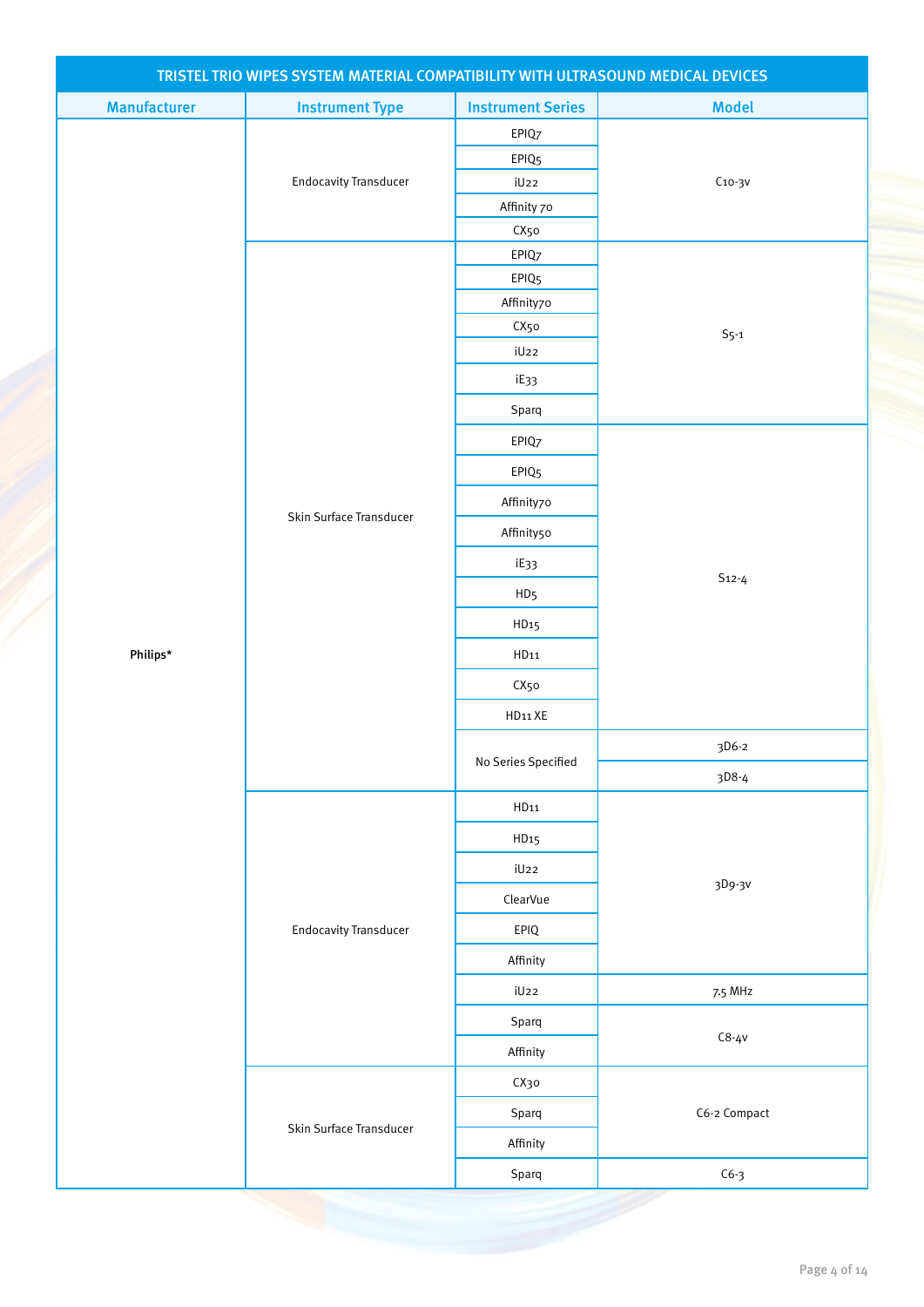| TRISTEL TRIO WIPES SYSTEM MATERIAL COMPATIBILITY WITH ULTRASOUND MEDICAL DEVICES |                              |                                 |               |  |
|----------------------------------------------------------------------------------|------------------------------|---------------------------------|---------------|--|
| <b>Manufacturer</b>                                                              | <b>Instrument Type</b>       | <b>Instrument Series</b>        | <b>Model</b>  |  |
|                                                                                  |                              | СХзо                            |               |  |
|                                                                                  |                              | CX50                            |               |  |
|                                                                                  |                              | Affinity                        | C8-5 Compact  |  |
|                                                                                  |                              | EPIQ                            |               |  |
|                                                                                  |                              | iE33/iU22                       | $X_3-1$       |  |
|                                                                                  |                              | EPIQ7/iE33                      | $X_{5-1}$     |  |
|                                                                                  |                              | EPIQ7/iE33/iU22                 | $X7-2$        |  |
|                                                                                  |                              | CX50                            |               |  |
|                                                                                  |                              | EPIQ7                           |               |  |
|                                                                                  |                              | QPIQ <sub>5</sub>               |               |  |
|                                                                                  |                              | Affinity 70                     | $C_{5-1}$     |  |
|                                                                                  |                              | iU22                            |               |  |
|                                                                                  |                              | iE33                            |               |  |
|                                                                                  |                              | HD <sub>15</sub>                |               |  |
|                                                                                  |                              | ClearVue                        |               |  |
|                                                                                  | Skin Surface Transducer      | Lumify                          |               |  |
|                                                                                  |                              | Xperius                         |               |  |
|                                                                                  |                              | iE33                            |               |  |
| Philips*                                                                         |                              | iU22                            |               |  |
|                                                                                  |                              | HD <sub>15</sub>                |               |  |
|                                                                                  |                              | $HD11$ XE                       | $C_{5-2}$     |  |
|                                                                                  |                              | HD11                            |               |  |
|                                                                                  |                              | HD <sub>9</sub>                 |               |  |
|                                                                                  |                              | HD7 XE                          |               |  |
|                                                                                  |                              | HD7                             |               |  |
|                                                                                  |                              | HD6                             |               |  |
|                                                                                  |                              | HD <sub>5</sub>                 |               |  |
|                                                                                  |                              | EPIQ                            | $Cg-2$        |  |
|                                                                                  |                              | CX50                            | $C_9 - 4$     |  |
|                                                                                  |                              | No Series Specified             | C9-3io        |  |
|                                                                                  |                              | iE33                            |               |  |
|                                                                                  |                              | EPIQ7                           |               |  |
|                                                                                  |                              | EPIQ <sub>5</sub><br>Affinity50 | $Cg-4V$       |  |
|                                                                                  | <b>Endocavity Transducer</b> | Affinity70                      |               |  |
|                                                                                  |                              | CX50                            |               |  |
|                                                                                  |                              | CX50                            | $Cg-4ec$      |  |
|                                                                                  |                              | $EPIQ$                          | C9-4v Compact |  |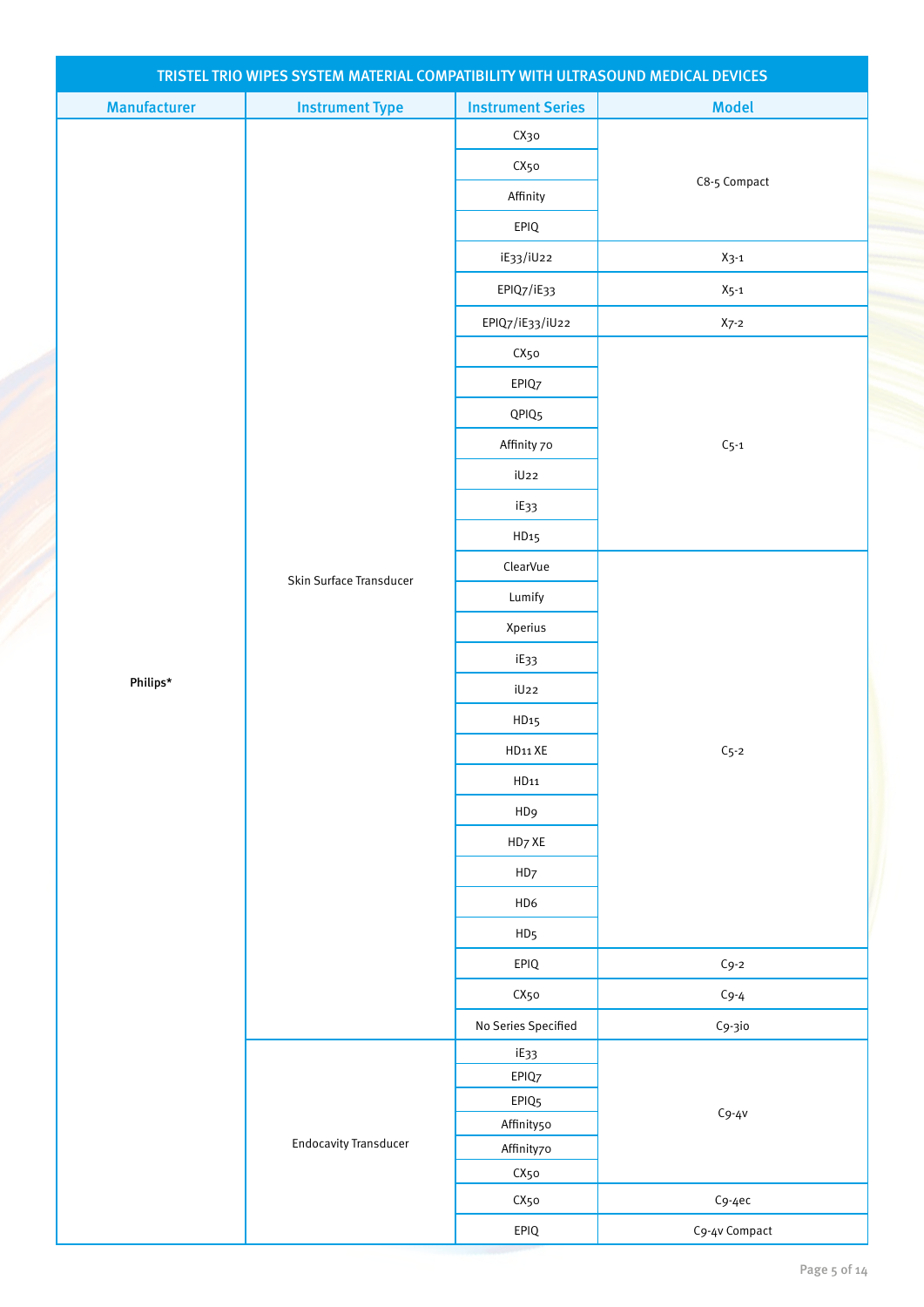| TRISTEL TRIO WIPES SYSTEM MATERIAL COMPATIBILITY WITH ULTRASOUND MEDICAL DEVICES |                              |                          |              |  |
|----------------------------------------------------------------------------------|------------------------------|--------------------------|--------------|--|
| <b>Manufacturer</b>                                                              | <b>Instrument Type</b>       | <b>Instrument Series</b> | <b>Model</b> |  |
|                                                                                  | <b>Endocavity Transducer</b> | CX50                     | $C9-5ec$     |  |
|                                                                                  |                              | EPIQ7                    |              |  |
|                                                                                  |                              | EPIQ <sub>5</sub>        |              |  |
|                                                                                  |                              | Affinity 70              |              |  |
|                                                                                  |                              | Affinity 50              |              |  |
|                                                                                  |                              | iE33                     |              |  |
|                                                                                  |                              | iU22                     |              |  |
|                                                                                  | Skin Surface Transducer      | HD7 XE                   |              |  |
|                                                                                  |                              | HD11 XE                  | $C8-5$       |  |
|                                                                                  |                              | HD <sub>9</sub>          |              |  |
|                                                                                  |                              | HD11                     |              |  |
|                                                                                  |                              | HD <sub>15</sub>         |              |  |
|                                                                                  |                              | СХзо                     |              |  |
|                                                                                  |                              | CX50                     |              |  |
| Philips*                                                                         |                              | Sparq                    |              |  |
|                                                                                  | <b>Endocavity Transducer</b> | EPIQ                     | $Co-4ec$     |  |
|                                                                                  |                              | iE33                     |              |  |
|                                                                                  |                              | iU22                     |              |  |
|                                                                                  |                              | HD11 XE                  | $L8-4$       |  |
|                                                                                  |                              | CX50                     |              |  |
|                                                                                  |                              | iE33                     |              |  |
|                                                                                  |                              | iU22                     |              |  |
|                                                                                  | Skin Surface Transducer      | HD <sub>15</sub>         |              |  |
|                                                                                  |                              | HD <sub>9</sub>          | $L9-3$       |  |
|                                                                                  |                              | HD11 XE                  |              |  |
|                                                                                  |                              | CX50                     |              |  |
|                                                                                  |                              | No Series Specified      | L10-4lap     |  |
|                                                                                  |                              | CX50                     |              |  |
|                                                                                  |                              | iE33                     | $L11-3$      |  |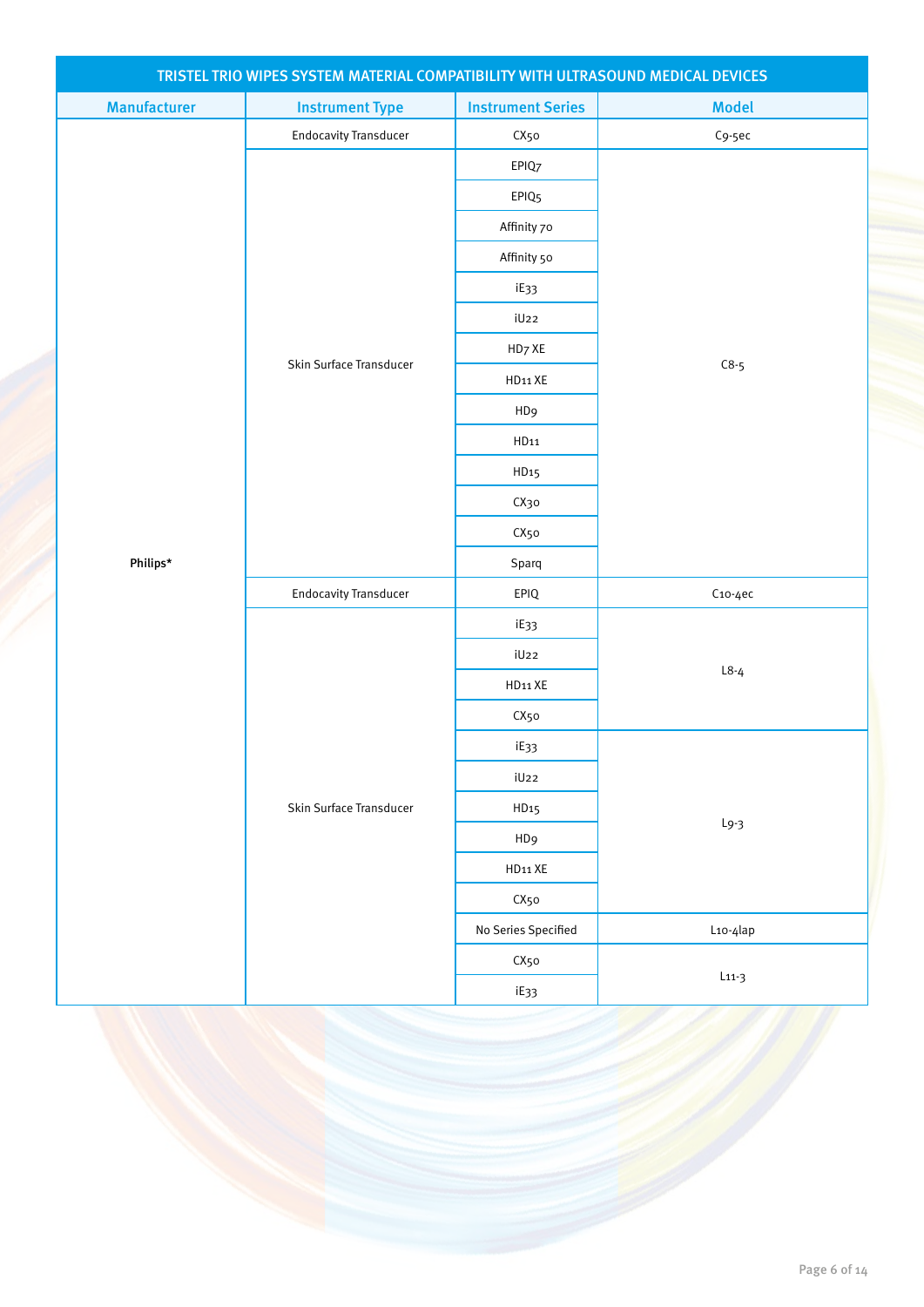| TRISTEL TRIO WIPES SYSTEM MATERIAL COMPATIBILITY WITH ULTRASOUND MEDICAL DEVICES |                         |                          |                      |  |
|----------------------------------------------------------------------------------|-------------------------|--------------------------|----------------------|--|
| <b>Manufacturer</b>                                                              | <b>Instrument Type</b>  | <b>Instrument Series</b> | <b>Model</b>         |  |
|                                                                                  |                         | HD <sub>5</sub>          |                      |  |
|                                                                                  |                         | HD6                      |                      |  |
|                                                                                  |                         | HD7                      | $L12-3$              |  |
|                                                                                  |                         | HD11                     |                      |  |
|                                                                                  |                         | HD <sub>15</sub>         |                      |  |
|                                                                                  |                         | Affinity                 |                      |  |
|                                                                                  |                         | CX50                     |                      |  |
|                                                                                  |                         | EPIQ                     |                      |  |
|                                                                                  |                         | Lumify                   |                      |  |
|                                                                                  |                         | Xperius                  | $L$ 12-4             |  |
|                                                                                  |                         | ClearVue                 |                      |  |
|                                                                                  |                         | СХзо                     |                      |  |
|                                                                                  |                         | Sparq                    | L12-4 Compact        |  |
|                                                                                  | Skin Surface Transducer | CX50                     |                      |  |
|                                                                                  |                         | Affinity                 |                      |  |
|                                                                                  |                         | Sparq                    | $L$ 12-5             |  |
| Philips*                                                                         |                         | CX50                     |                      |  |
|                                                                                  |                         | Affinity                 | L12-5 Compact        |  |
|                                                                                  |                         | EPIQ                     |                      |  |
|                                                                                  |                         | iU22                     | $L_{17-5}$           |  |
|                                                                                  |                         | iU22                     | $L18-5$              |  |
|                                                                                  |                         | Sparq                    |                      |  |
|                                                                                  |                         | EPIQ7                    |                      |  |
|                                                                                  |                         | EPIQ <sub>5</sub>        |                      |  |
|                                                                                  |                         | Affinity 70              |                      |  |
|                                                                                  |                         | Affinity 50              |                      |  |
|                                                                                  |                         | iE33                     | L <sub>15</sub> -710 |  |
|                                                                                  |                         | iU22                     |                      |  |
|                                                                                  |                         | HD11                     |                      |  |
|                                                                                  |                         | HD <sub>15</sub>         |                      |  |
|                                                                                  |                         | СХзо                     |                      |  |
|                                                                                  |                         | CX50                     |                      |  |
|                                                                                  | <b>TOE Transducer</b>   | iE33                     | T6207                |  |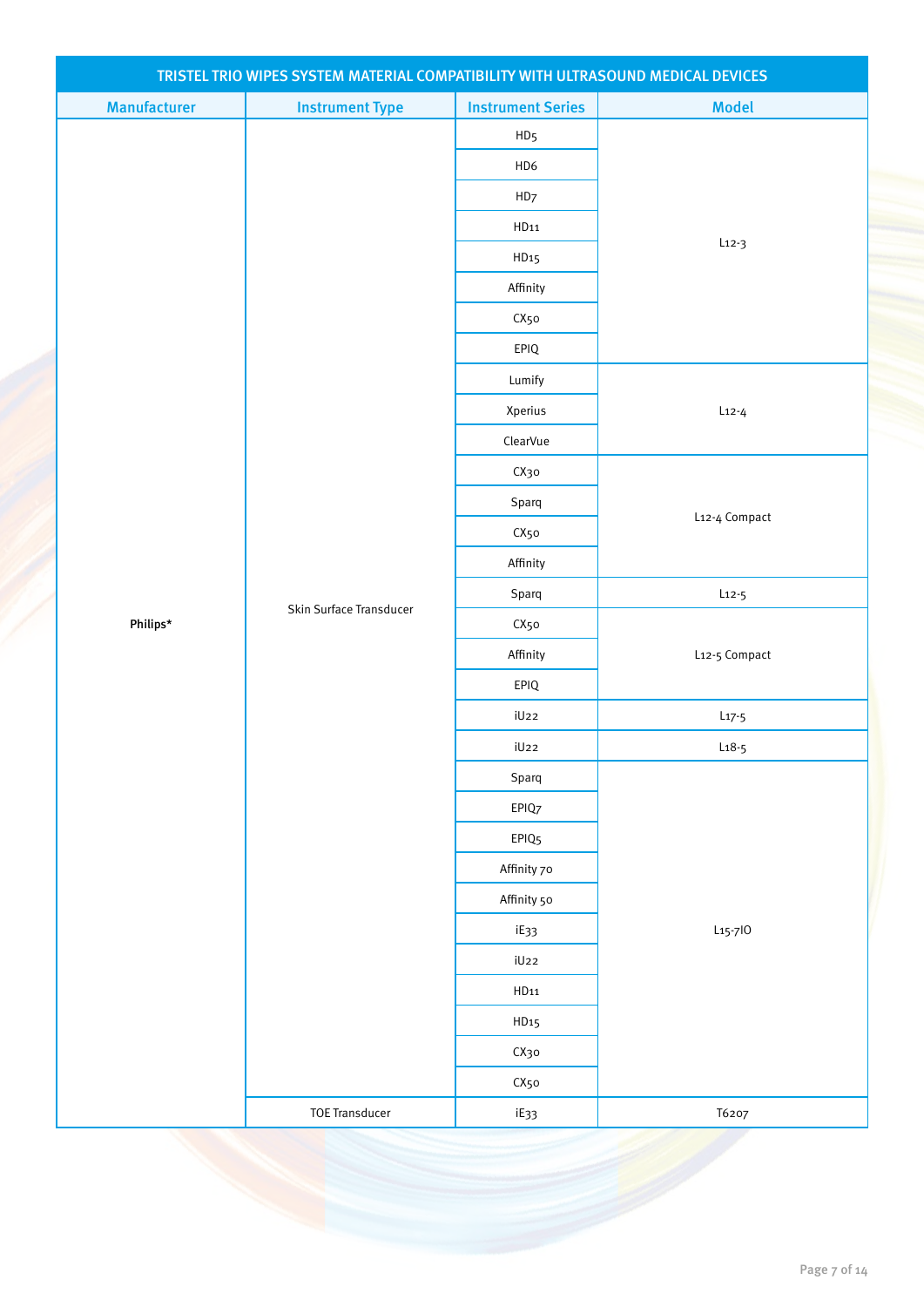| <b>Manufacturer</b><br><b>Instrument Series</b><br><b>Model</b><br><b>Instrument Type</b><br>iE33<br>EPIQ7<br>EPIQ <sub>5</sub><br>iU22<br><b>TOE Transducer</b><br>D <sub>2</sub> cwc<br>CX50<br>HD <sub>11</sub><br>HD9<br>HD <sub>15</sub><br>HD11 XE<br><b>Ultrasound Transducer</b><br>No Series Specified<br>D5cwc<br>No Series Specified<br>X8-2t, X8-2ti<br>EPIQ7<br>EPIQ <sub>5</sub><br>D <sub>2</sub> tcd<br>iE33<br>iU22<br>HD11 XE<br>EPIQ7<br>EPIQ <sub>5</sub><br>Philips*<br><b>TOE Transducer</b><br>Affinity50<br>Affinity70<br>СХзо<br>CX50<br>$S8-3$<br>iE33<br>iU22<br>HD11<br>HD11 XE<br>HD <sub>15</sub><br>iU22<br>$S_{3-1}$<br>iU22<br>ClearVue<br>$S_{4-1}$<br>Lumify<br>iU22<br>$S_4-2$<br>Skin Surface Transducer<br>СХзо<br>S <sub>4</sub> -2 Compact<br>Sparq<br>Affinity<br>Affinity<br>$S_{5-1}$<br>EPIQ |  | TRISTEL TRIO WIPES SYSTEM MATERIAL COMPATIBILITY WITH ULTRASOUND MEDICAL DEVICES |  |  |
|------------------------------------------------------------------------------------------------------------------------------------------------------------------------------------------------------------------------------------------------------------------------------------------------------------------------------------------------------------------------------------------------------------------------------------------------------------------------------------------------------------------------------------------------------------------------------------------------------------------------------------------------------------------------------------------------------------------------------------------------------------------------------------------------------------------------------------------|--|----------------------------------------------------------------------------------|--|--|
|                                                                                                                                                                                                                                                                                                                                                                                                                                                                                                                                                                                                                                                                                                                                                                                                                                          |  |                                                                                  |  |  |
|                                                                                                                                                                                                                                                                                                                                                                                                                                                                                                                                                                                                                                                                                                                                                                                                                                          |  |                                                                                  |  |  |
|                                                                                                                                                                                                                                                                                                                                                                                                                                                                                                                                                                                                                                                                                                                                                                                                                                          |  |                                                                                  |  |  |
|                                                                                                                                                                                                                                                                                                                                                                                                                                                                                                                                                                                                                                                                                                                                                                                                                                          |  |                                                                                  |  |  |
|                                                                                                                                                                                                                                                                                                                                                                                                                                                                                                                                                                                                                                                                                                                                                                                                                                          |  |                                                                                  |  |  |
|                                                                                                                                                                                                                                                                                                                                                                                                                                                                                                                                                                                                                                                                                                                                                                                                                                          |  |                                                                                  |  |  |
|                                                                                                                                                                                                                                                                                                                                                                                                                                                                                                                                                                                                                                                                                                                                                                                                                                          |  |                                                                                  |  |  |
|                                                                                                                                                                                                                                                                                                                                                                                                                                                                                                                                                                                                                                                                                                                                                                                                                                          |  |                                                                                  |  |  |
|                                                                                                                                                                                                                                                                                                                                                                                                                                                                                                                                                                                                                                                                                                                                                                                                                                          |  |                                                                                  |  |  |
|                                                                                                                                                                                                                                                                                                                                                                                                                                                                                                                                                                                                                                                                                                                                                                                                                                          |  |                                                                                  |  |  |
|                                                                                                                                                                                                                                                                                                                                                                                                                                                                                                                                                                                                                                                                                                                                                                                                                                          |  |                                                                                  |  |  |
|                                                                                                                                                                                                                                                                                                                                                                                                                                                                                                                                                                                                                                                                                                                                                                                                                                          |  |                                                                                  |  |  |
|                                                                                                                                                                                                                                                                                                                                                                                                                                                                                                                                                                                                                                                                                                                                                                                                                                          |  |                                                                                  |  |  |
|                                                                                                                                                                                                                                                                                                                                                                                                                                                                                                                                                                                                                                                                                                                                                                                                                                          |  |                                                                                  |  |  |
|                                                                                                                                                                                                                                                                                                                                                                                                                                                                                                                                                                                                                                                                                                                                                                                                                                          |  |                                                                                  |  |  |
|                                                                                                                                                                                                                                                                                                                                                                                                                                                                                                                                                                                                                                                                                                                                                                                                                                          |  |                                                                                  |  |  |
|                                                                                                                                                                                                                                                                                                                                                                                                                                                                                                                                                                                                                                                                                                                                                                                                                                          |  |                                                                                  |  |  |
|                                                                                                                                                                                                                                                                                                                                                                                                                                                                                                                                                                                                                                                                                                                                                                                                                                          |  |                                                                                  |  |  |
|                                                                                                                                                                                                                                                                                                                                                                                                                                                                                                                                                                                                                                                                                                                                                                                                                                          |  |                                                                                  |  |  |
|                                                                                                                                                                                                                                                                                                                                                                                                                                                                                                                                                                                                                                                                                                                                                                                                                                          |  |                                                                                  |  |  |
|                                                                                                                                                                                                                                                                                                                                                                                                                                                                                                                                                                                                                                                                                                                                                                                                                                          |  |                                                                                  |  |  |
|                                                                                                                                                                                                                                                                                                                                                                                                                                                                                                                                                                                                                                                                                                                                                                                                                                          |  |                                                                                  |  |  |
|                                                                                                                                                                                                                                                                                                                                                                                                                                                                                                                                                                                                                                                                                                                                                                                                                                          |  |                                                                                  |  |  |
|                                                                                                                                                                                                                                                                                                                                                                                                                                                                                                                                                                                                                                                                                                                                                                                                                                          |  |                                                                                  |  |  |
|                                                                                                                                                                                                                                                                                                                                                                                                                                                                                                                                                                                                                                                                                                                                                                                                                                          |  |                                                                                  |  |  |
|                                                                                                                                                                                                                                                                                                                                                                                                                                                                                                                                                                                                                                                                                                                                                                                                                                          |  |                                                                                  |  |  |
|                                                                                                                                                                                                                                                                                                                                                                                                                                                                                                                                                                                                                                                                                                                                                                                                                                          |  |                                                                                  |  |  |
|                                                                                                                                                                                                                                                                                                                                                                                                                                                                                                                                                                                                                                                                                                                                                                                                                                          |  |                                                                                  |  |  |
|                                                                                                                                                                                                                                                                                                                                                                                                                                                                                                                                                                                                                                                                                                                                                                                                                                          |  |                                                                                  |  |  |
|                                                                                                                                                                                                                                                                                                                                                                                                                                                                                                                                                                                                                                                                                                                                                                                                                                          |  |                                                                                  |  |  |
|                                                                                                                                                                                                                                                                                                                                                                                                                                                                                                                                                                                                                                                                                                                                                                                                                                          |  |                                                                                  |  |  |
|                                                                                                                                                                                                                                                                                                                                                                                                                                                                                                                                                                                                                                                                                                                                                                                                                                          |  |                                                                                  |  |  |
|                                                                                                                                                                                                                                                                                                                                                                                                                                                                                                                                                                                                                                                                                                                                                                                                                                          |  |                                                                                  |  |  |
|                                                                                                                                                                                                                                                                                                                                                                                                                                                                                                                                                                                                                                                                                                                                                                                                                                          |  |                                                                                  |  |  |
|                                                                                                                                                                                                                                                                                                                                                                                                                                                                                                                                                                                                                                                                                                                                                                                                                                          |  |                                                                                  |  |  |
|                                                                                                                                                                                                                                                                                                                                                                                                                                                                                                                                                                                                                                                                                                                                                                                                                                          |  |                                                                                  |  |  |
|                                                                                                                                                                                                                                                                                                                                                                                                                                                                                                                                                                                                                                                                                                                                                                                                                                          |  |                                                                                  |  |  |
|                                                                                                                                                                                                                                                                                                                                                                                                                                                                                                                                                                                                                                                                                                                                                                                                                                          |  |                                                                                  |  |  |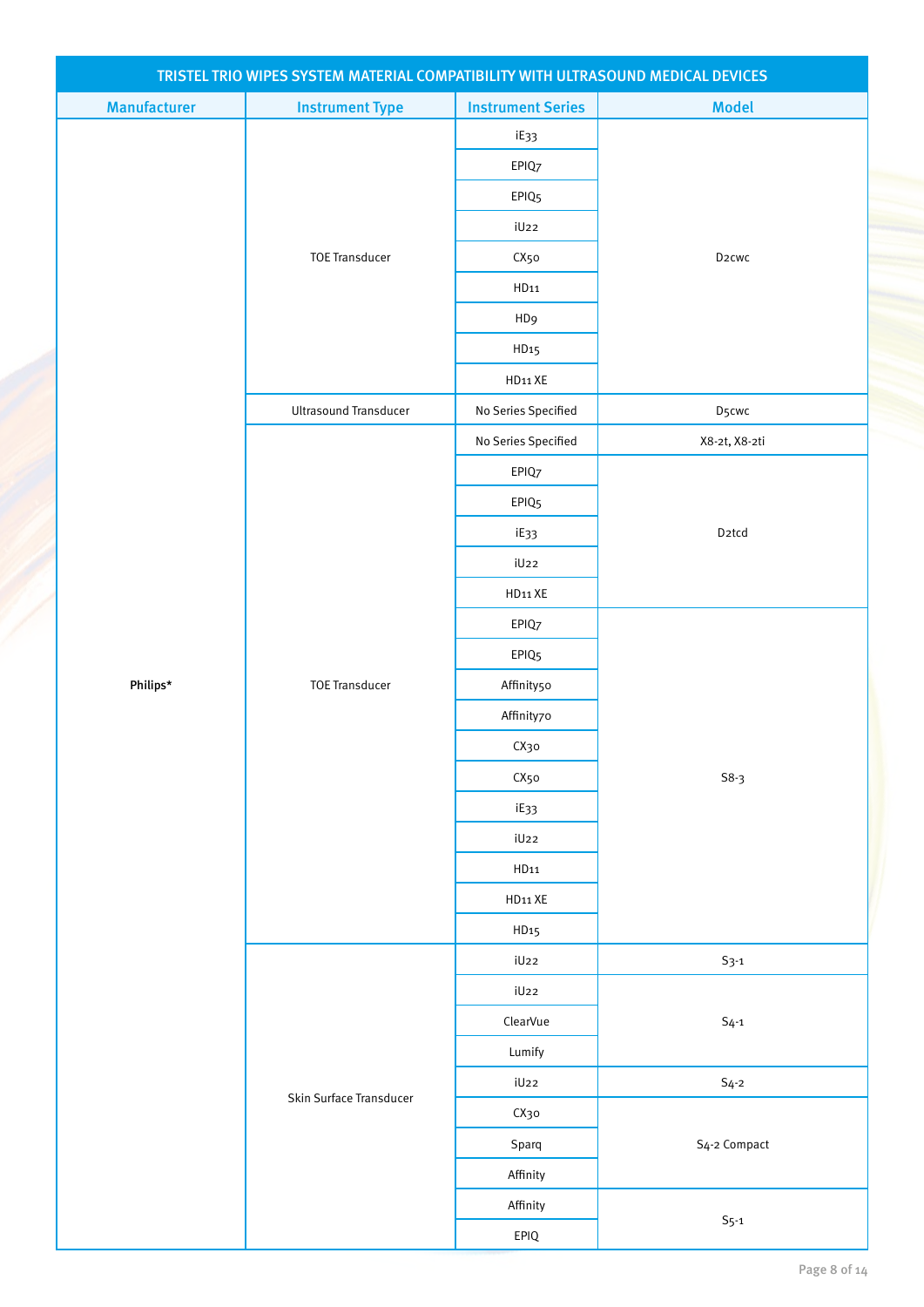| TRISTEL TRIO WIPES SYSTEM MATERIAL COMPATIBILITY WITH ULTRASOUND MEDICAL DEVICES |                         |                          |                     |  |
|----------------------------------------------------------------------------------|-------------------------|--------------------------|---------------------|--|
| <b>Manufacturer</b>                                                              | <b>Instrument Type</b>  | <b>Instrument Series</b> | <b>Model</b>        |  |
|                                                                                  |                         | iU22                     | $S5$ -2             |  |
|                                                                                  |                         | iU22                     | ${\sf S8}$          |  |
|                                                                                  |                         | СХзо                     |                     |  |
|                                                                                  | Skin Surface Transducer | CX50                     |                     |  |
|                                                                                  |                         | HD <sub>5</sub>          | S8-3 Compact        |  |
|                                                                                  |                         | Affinity                 |                     |  |
|                                                                                  |                         | EPIQ                     |                     |  |
|                                                                                  |                         | No Series Specified      | $S8-3t$             |  |
|                                                                                  |                         |                          | S6-2mpt             |  |
|                                                                                  |                         | iE33                     |                     |  |
|                                                                                  |                         | iU22                     |                     |  |
|                                                                                  |                         | HD <sub>15</sub>         |                     |  |
|                                                                                  |                         | HD11 XE                  |                     |  |
|                                                                                  |                         | HD11                     |                     |  |
|                                                                                  |                         | HD <sub>9</sub>          | $S7-2t$             |  |
|                                                                                  |                         | HD7 XE                   |                     |  |
|                                                                                  |                         | HD7                      |                     |  |
| Philips*                                                                         |                         | HD6                      |                     |  |
|                                                                                  |                         | HD <sub>5</sub>          |                     |  |
|                                                                                  | <b>TOE Transducer</b>   | iE33                     |                     |  |
|                                                                                  |                         | iU22                     |                     |  |
|                                                                                  |                         | HD <sub>15</sub>         |                     |  |
|                                                                                  |                         | HD11 XE                  |                     |  |
|                                                                                  |                         | HD11                     |                     |  |
|                                                                                  |                         | HD <sub>9</sub>          | S7-2 Omni (21778A)  |  |
|                                                                                  |                         | HD7 XE                   |                     |  |
|                                                                                  |                         | HD7                      |                     |  |
|                                                                                  |                         | HD6                      |                     |  |
|                                                                                  |                         | HD <sub>5</sub>          |                     |  |
|                                                                                  |                         | No Series Specified      | $S7-3t$             |  |
|                                                                                  |                         | HD <sub>5</sub>          | $\mathsf{S12}$      |  |
|                                                                                  | Skin Surface Transducer | Affinity                 |                     |  |
|                                                                                  |                         | EPIQ                     | S12-4 Compact       |  |
|                                                                                  |                         | iE33                     |                     |  |
|                                                                                  | <b>TOE Transducer</b>   | HD11 XE                  | T6H/21378A OMNI III |  |
|                                                                                  |                         | HD7 XE                   |                     |  |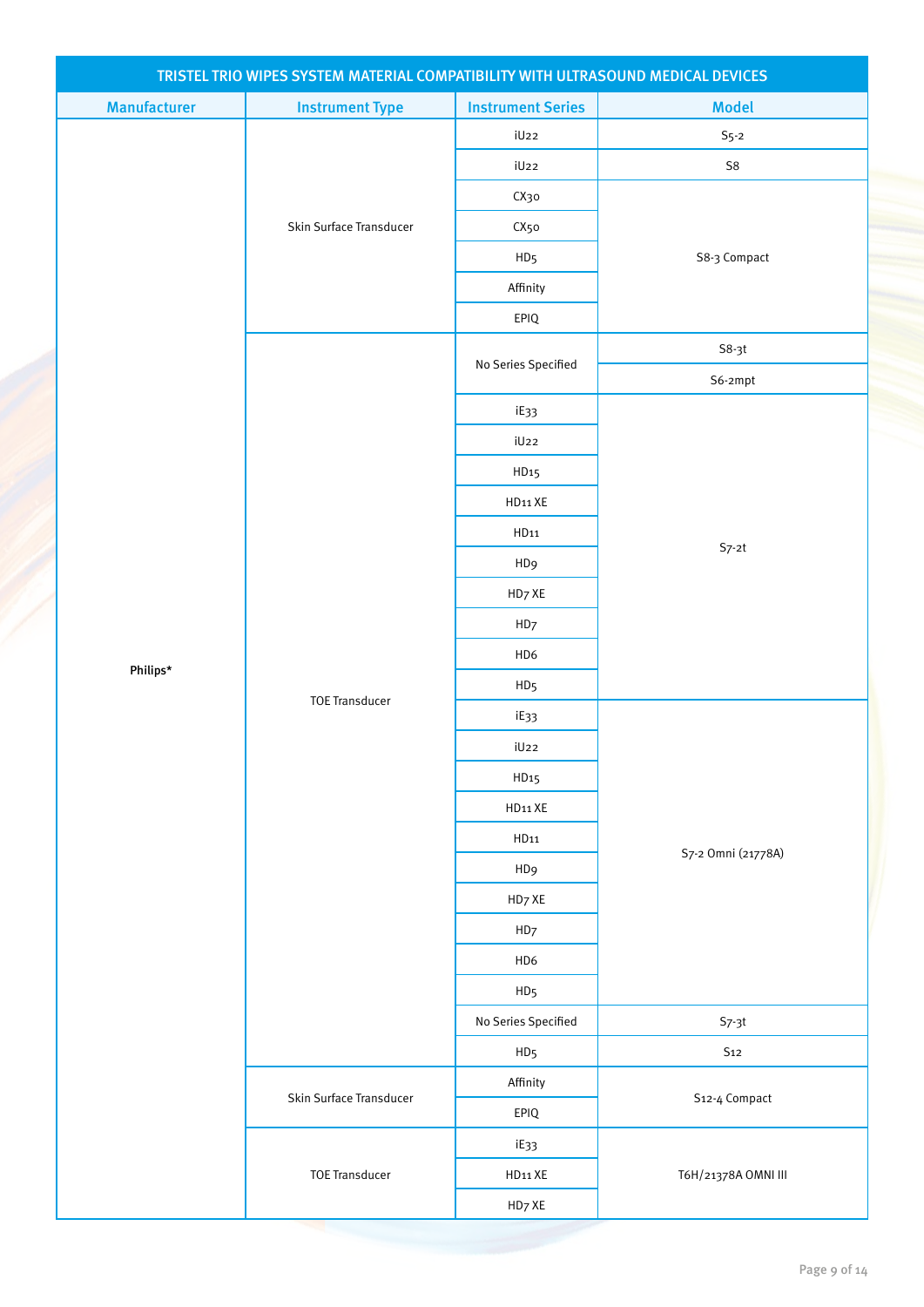| TRISTEL TRIO WIPES SYSTEM MATERIAL COMPATIBILITY WITH ULTRASOUND MEDICAL DEVICES |                              |                          |                                                                                                                                                                                                                                             |  |
|----------------------------------------------------------------------------------|------------------------------|--------------------------|---------------------------------------------------------------------------------------------------------------------------------------------------------------------------------------------------------------------------------------------|--|
| <b>Manufacturer</b>                                                              | <b>Instrument Type</b>       | <b>Instrument Series</b> | <b>Model</b>                                                                                                                                                                                                                                |  |
|                                                                                  |                              | HD <sub>11</sub> XE      |                                                                                                                                                                                                                                             |  |
|                                                                                  |                              | HD <sub>15</sub>         |                                                                                                                                                                                                                                             |  |
|                                                                                  |                              | HD <sub>5</sub>          |                                                                                                                                                                                                                                             |  |
|                                                                                  |                              | iU <sub>22</sub>         | $V6-2$                                                                                                                                                                                                                                      |  |
|                                                                                  | Skin Surface Transducer      | Affinity                 |                                                                                                                                                                                                                                             |  |
|                                                                                  |                              | ClearVue                 |                                                                                                                                                                                                                                             |  |
|                                                                                  |                              | EPIQ                     |                                                                                                                                                                                                                                             |  |
|                                                                                  |                              | iU <sub>22</sub>         | $V8-4$                                                                                                                                                                                                                                      |  |
|                                                                                  |                              | iU <sub>22</sub>         | $VI3-5$                                                                                                                                                                                                                                     |  |
| Philips*                                                                         |                              | EPIQ                     | $X6-1$                                                                                                                                                                                                                                      |  |
|                                                                                  |                              |                          | 1.9MHz CW                                                                                                                                                                                                                                   |  |
|                                                                                  | Pencil Transducer            | No Series Specified      | 5.0MHz CW                                                                                                                                                                                                                                   |  |
|                                                                                  |                              |                          | 5.0MHz CW Pencil                                                                                                                                                                                                                            |  |
|                                                                                  |                              | EPIQ7                    |                                                                                                                                                                                                                                             |  |
|                                                                                  |                              | EPIQ <sub>5</sub>        |                                                                                                                                                                                                                                             |  |
|                                                                                  | <b>TOE Transducer</b>        | Affinity70               |                                                                                                                                                                                                                                             |  |
|                                                                                  |                              | iE33                     | $X7-2t$                                                                                                                                                                                                                                     |  |
|                                                                                  |                              | CX <sub>50</sub>         |                                                                                                                                                                                                                                             |  |
|                                                                                  |                              | Sparq                    |                                                                                                                                                                                                                                             |  |
|                                                                                  | <b>Ultrasound Transducer</b> |                          | $C_2-8ED$                                                                                                                                                                                                                                   |  |
| Samsung*                                                                         | Skin Surface Transducer      | No Series Specified      | CA1-7A, C2-6IC, CA2-8A, CF2-8, CA2-8AD, L5-13IS,<br>L7-16IS, LA3-16AI, L3-12A, LA3-14AD, L5-13/50,<br>CV1-8A, CV1-8AD, 3DC-6EN, CA2-9A, CA2-9AD,<br>CA1-7AD, CA2-6BM, L3-8ED, LS6-15, LA3-14AD,<br>LA3-14A, PA1-5A, PA1-5AD, SP3-8, CA3-10A |  |
|                                                                                  | <b>Endocavity Transducer</b> |                          | ER4-9/10ED, EV4-9/10ED, V5-9, 3D4-9ES,<br>EVN4-9/10ED, 3D4-9ES, EV3-10B, EVN4-9,<br>EC4-9CD, VR5-9, E3-12A, EA2-11B                                                                                                                         |  |
|                                                                                  | Skin Surface Transducer      |                          | CH4-1, CH6-2, CW2, PH4-1                                                                                                                                                                                                                    |  |
|                                                                                  | <b>Endocavity Transducer</b> | <b>Acuson Antares</b>    | $ECg-4$                                                                                                                                                                                                                                     |  |
|                                                                                  |                              | Acuson CV70              | 3V2c, 7V3c, CW2, CW5                                                                                                                                                                                                                        |  |
|                                                                                  | Skin Surface Transducer      | Acuson Cypress           | 3V2c, 4C1, 7V3c, Aux CW                                                                                                                                                                                                                     |  |
|                                                                                  |                              |                          | 4V1c, 4C1, 4V1, 6C2, 8V3, CW2, CW5                                                                                                                                                                                                          |  |
| Siemens*                                                                         | <b>Endocavity Transducer</b> | Acuson S1000             | EC9-4, EV-8C4                                                                                                                                                                                                                               |  |
|                                                                                  | Skin Surface Transducer      |                          | 4V1c, 4C1, 4V1, 4V1c, 6C2, 8V3, CW2, CW5                                                                                                                                                                                                    |  |
|                                                                                  | <b>Endocavity Transducer</b> | Acuson S2000             | EC9-4, EV-8C4                                                                                                                                                                                                                               |  |
|                                                                                  |                              | Acuson SC2000 Prime      | 4V1c, 8V3, AUX CW, CW2                                                                                                                                                                                                                      |  |
|                                                                                  | <b>Ultrasound Transducer</b> | Acuson S3000             | 4C1, 4V1, 4V1c, 6C2, 8V3, CW2, CW5, EC9-4,<br><b>EV-8C4</b>                                                                                                                                                                                 |  |
|                                                                                  |                              | Acuson SC2000            | 4V1c, 8V3, CW2                                                                                                                                                                                                                              |  |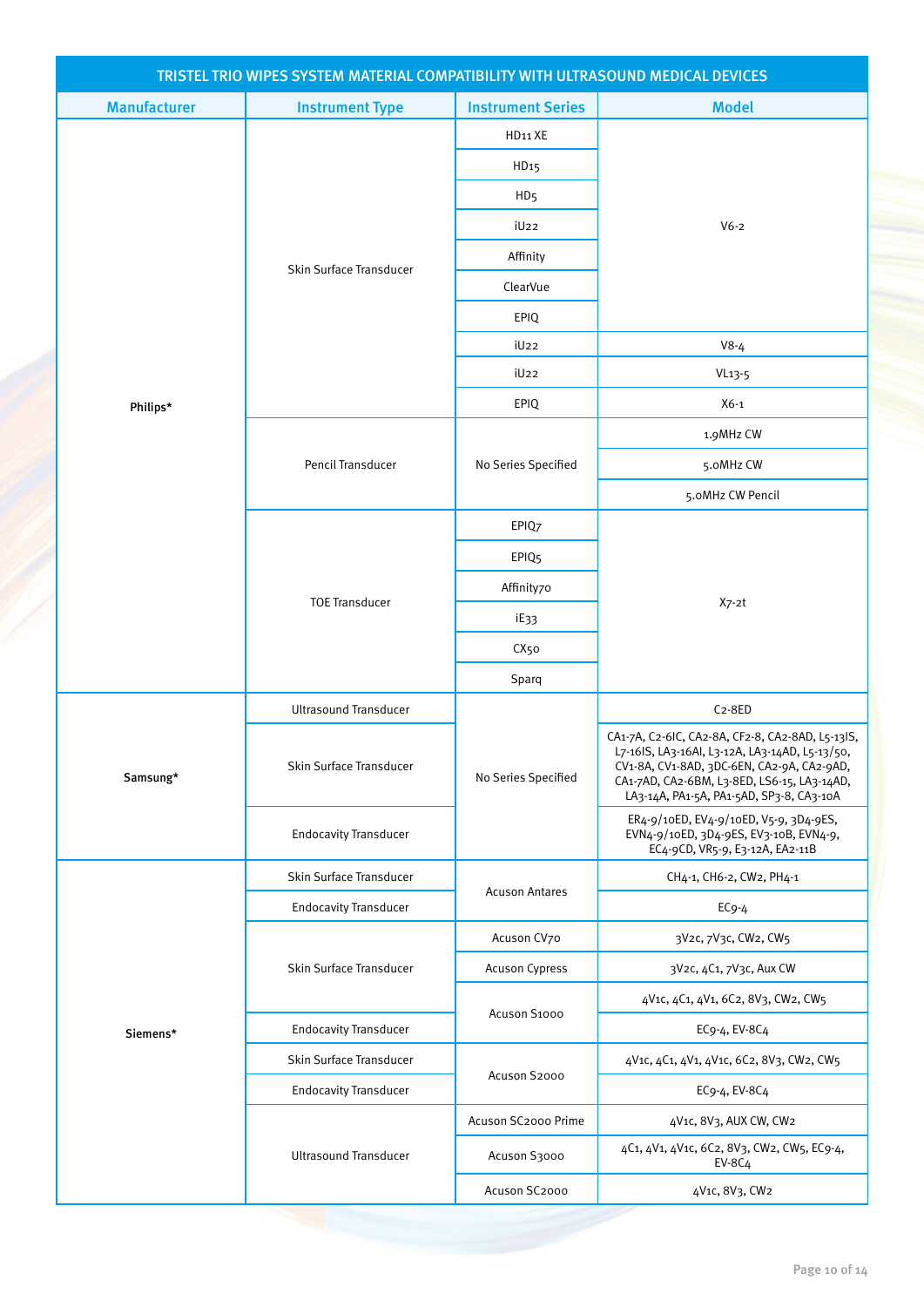| TRISTEL TRIO WIPES SYSTEM MATERIAL COMPATIBILITY WITH ULTRASOUND MEDICAL DEVICES |                              |                                                                   |                                                                                                                                                                                                                                                                                                                                                                                                                                                                                                                                                                                                                               |  |
|----------------------------------------------------------------------------------|------------------------------|-------------------------------------------------------------------|-------------------------------------------------------------------------------------------------------------------------------------------------------------------------------------------------------------------------------------------------------------------------------------------------------------------------------------------------------------------------------------------------------------------------------------------------------------------------------------------------------------------------------------------------------------------------------------------------------------------------------|--|
| <b>Manufacturer</b>                                                              | <b>Instrument Type</b>       | <b>Instrument Series</b>                                          | <b>Model</b>                                                                                                                                                                                                                                                                                                                                                                                                                                                                                                                                                                                                                  |  |
|                                                                                  | <b>Ultrasound Transducer</b> |                                                                   | <b>EV-8C4</b>                                                                                                                                                                                                                                                                                                                                                                                                                                                                                                                                                                                                                 |  |
|                                                                                  | Skin Surface Transducer      | Acuson Sequoia                                                    | 15L8, 3V2C, 4C1, 4V1/4V1c, 5V2c, 6C2, 6L3, 7V3c,<br>8C4, 8L5, 8L5T, 8V3c, 8V5, Aux CW                                                                                                                                                                                                                                                                                                                                                                                                                                                                                                                                         |  |
|                                                                                  | <b>Endocavity Transducer</b> |                                                                   | EC-10C5                                                                                                                                                                                                                                                                                                                                                                                                                                                                                                                                                                                                                       |  |
|                                                                                  | <b>Ultrasound Transducer</b> | Acuson X700                                                       | 4C1, 4V1c, 6C2, CW2, CW5, P8-4, VF16-5                                                                                                                                                                                                                                                                                                                                                                                                                                                                                                                                                                                        |  |
|                                                                                  |                              |                                                                   | $EV9-4$                                                                                                                                                                                                                                                                                                                                                                                                                                                                                                                                                                                                                       |  |
|                                                                                  | Skin Surface Transducer      | Acuson X150                                                       | CH5-2, P4-2, P8-4                                                                                                                                                                                                                                                                                                                                                                                                                                                                                                                                                                                                             |  |
|                                                                                  | <b>Endocavity Transducer</b> |                                                                   | $EC9-4$                                                                                                                                                                                                                                                                                                                                                                                                                                                                                                                                                                                                                       |  |
|                                                                                  |                              | Acuson X300                                                       | CH5-2, CW2, CW5, EC9-4, EV9-4, P4-2, P8-4                                                                                                                                                                                                                                                                                                                                                                                                                                                                                                                                                                                     |  |
|                                                                                  |                              | Acuson X300PE                                                     | CH5-2, CW2, CW5, EC9-4, EV9-4, P4-2, P8-4                                                                                                                                                                                                                                                                                                                                                                                                                                                                                                                                                                                     |  |
|                                                                                  |                              | Acuson X500                                                       | $CW_2$ , $CW_5$ , $EC_9$ -4                                                                                                                                                                                                                                                                                                                                                                                                                                                                                                                                                                                                   |  |
|                                                                                  | <b>Ultrasound Transducer</b> | Sonoline G20                                                      | $EC9-4$                                                                                                                                                                                                                                                                                                                                                                                                                                                                                                                                                                                                                       |  |
| Siemens*                                                                         |                              | Sonoline G40                                                      | CH5-2, EC9-4, EV9-4, P4-2                                                                                                                                                                                                                                                                                                                                                                                                                                                                                                                                                                                                     |  |
|                                                                                  |                              | Sonoline G50/G60                                                  | CW2, CW5, EC9-4                                                                                                                                                                                                                                                                                                                                                                                                                                                                                                                                                                                                               |  |
|                                                                                  |                              | <b>Acuson Cypress</b>                                             | V5Ms (SN 327xxxxx & 328xxxxx)                                                                                                                                                                                                                                                                                                                                                                                                                                                                                                                                                                                                 |  |
|                                                                                  |                              | Acuson S1000                                                      | V5Ms (SN 327XXXXX & 328XXXXX)                                                                                                                                                                                                                                                                                                                                                                                                                                                                                                                                                                                                 |  |
|                                                                                  |                              | Acuson S2000                                                      | V5Ms (SN 327xxxxx & 328xxxxx)                                                                                                                                                                                                                                                                                                                                                                                                                                                                                                                                                                                                 |  |
|                                                                                  |                              | Acuson S3000                                                      | V5Ms (SN 327xxxxx & 328xxxxx)                                                                                                                                                                                                                                                                                                                                                                                                                                                                                                                                                                                                 |  |
|                                                                                  |                              | Acuson SC2000                                                     | V5Ms (SN 327XXXXX & 328XXXXX)                                                                                                                                                                                                                                                                                                                                                                                                                                                                                                                                                                                                 |  |
|                                                                                  | <b>TOE Transducer</b>        | Acuson SC2000 Prime                                               | V5Ms (- SN 327XXXXX)                                                                                                                                                                                                                                                                                                                                                                                                                                                                                                                                                                                                          |  |
|                                                                                  |                              | Acuson SC2000 Prime                                               | V5Ms (SN 328XXXXX -)                                                                                                                                                                                                                                                                                                                                                                                                                                                                                                                                                                                                          |  |
|                                                                                  |                              | Acuson Sequoia                                                    | V5Ms (SN 327XXXXX & 328XXXXX)                                                                                                                                                                                                                                                                                                                                                                                                                                                                                                                                                                                                 |  |
|                                                                                  |                              | Acuson X300PE                                                     | V5Ms (SN 327XXXXX & 328XXXXX)                                                                                                                                                                                                                                                                                                                                                                                                                                                                                                                                                                                                 |  |
|                                                                                  |                              | Acuson X700                                                       | V5Ms (SN 327xxxxx & 328xxxxx)                                                                                                                                                                                                                                                                                                                                                                                                                                                                                                                                                                                                 |  |
|                                                                                  |                              | Acuson SC2000                                                     | Z6Ms                                                                                                                                                                                                                                                                                                                                                                                                                                                                                                                                                                                                                          |  |
| SonoScape*                                                                       | <b>Ultrasound Transducer</b> | E30 Series (E30/E30<br>Pro/ E30 Exp/ E30S/<br>E30 Plus/E30VO/E29) | VC2-9A, VC2-9, VE3-10, VC6-2, VC8-3, VC311,<br>VE9-5, VL12-5, VC6-2, EC2, EC9-5, 5V1, 6V1, 6V3,<br>6V4, 6V5, BCC9-4, BCC9-5, BCL10-5, 6V-A, 6V1A,<br>6V2A, 6V3A, 6V7, 8V-A, 6CT4, C3-10V, 2P1, 5P1,<br>10L1, C311, C321, C343, C344, C351, C352, C361,<br>C362, C511, C521, C541, C542, C543, C611, C612,<br>C721, L541, L561V, L662V, L741, L741V, L742, L743,<br>L745, L746, L751, L752, L761V, L744, C312, C322,<br>C345, C353, C354, C544, C613, C5-1, 3C-A, C1-6,<br>2P2, 3P1, 3P-A, 4P-A, 4P-B, 5P2, 7P-A, 7P-B, 8P1,<br>12P-A, 12P-B, P5-1, 3C-B, 9L-A, 13L-A, 18L-A, S1-5,<br>C1-6A, C2-9, 12L-A, 12L-B, ML3-18, C9-5 |  |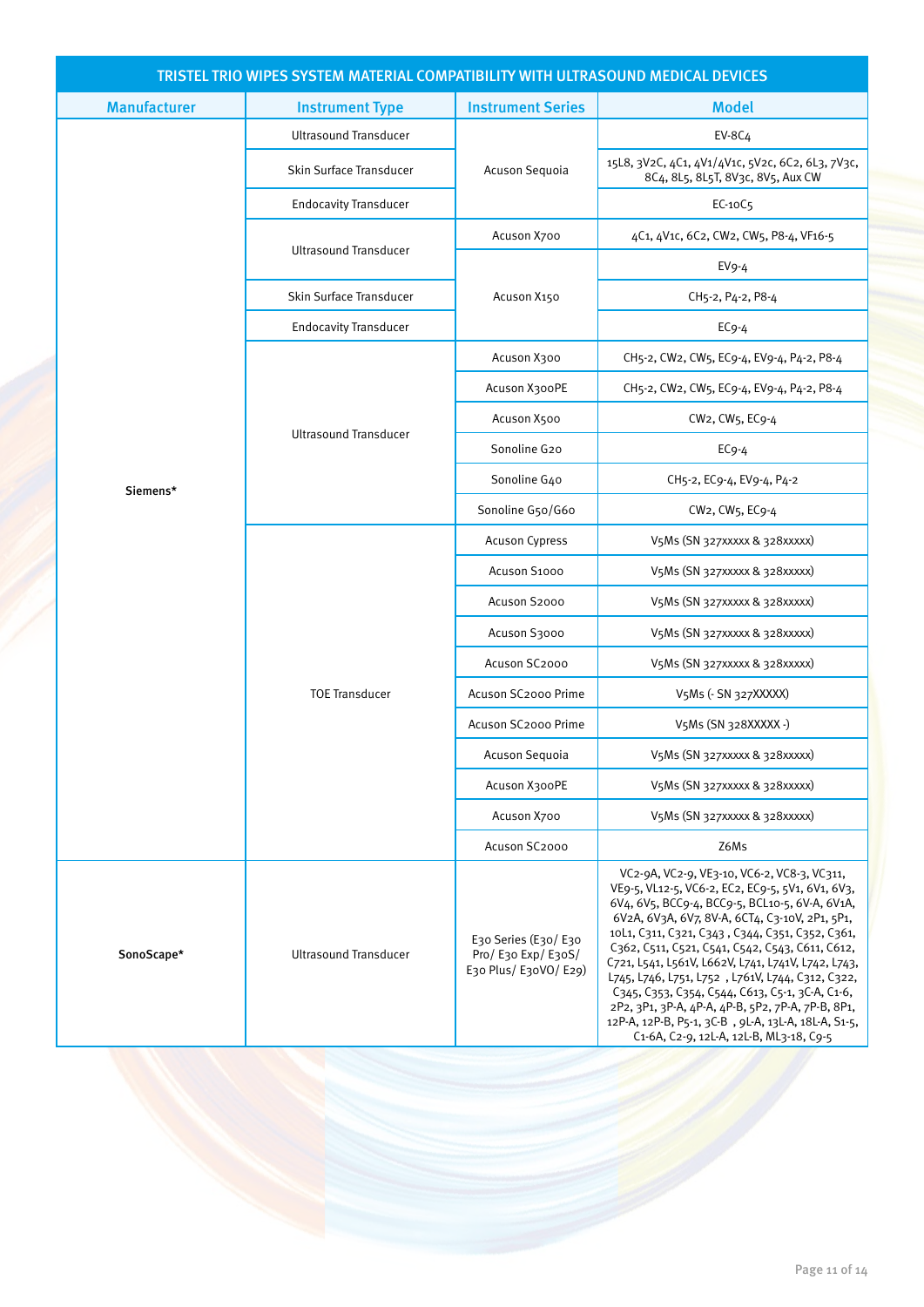| TRISTEL TRIO WIPES SYSTEM MATERIAL COMPATIBILITY WITH ULTRASOUND MEDICAL DEVICES |                               |                            |                         |  |
|----------------------------------------------------------------------------------|-------------------------------|----------------------------|-------------------------|--|
| <b>Manufacturer</b>                                                              | <b>Instrument Type</b>        | <b>Instrument Series</b>   | <b>Model</b>            |  |
|                                                                                  |                               | FC1-System                 | Powerplug               |  |
|                                                                                  |                               |                            | M-Turbo-System          |  |
|                                                                                  |                               |                            | M-Turbo-TTC             |  |
|                                                                                  |                               | M-Turbo-System             | <b>Foot Paddle</b>      |  |
|                                                                                  |                               |                            | Powerplug               |  |
|                                                                                  |                               |                            | Mini-Dock               |  |
| Sonosite Fujifilm                                                                | Portable Ultrasound System    |                            | NanoMaxx-System         |  |
|                                                                                  |                               | NanoMaxx-System            | Dock                    |  |
|                                                                                  |                               |                            | Powerplug               |  |
|                                                                                  |                               | M Turbo M-OB/GYN<br>Office | (System & Dock)         |  |
|                                                                                  |                               | No Series Specified        | <b>Micro Maxx</b>       |  |
|                                                                                  |                               | No Series Specified        | <b>TITAN</b>            |  |
|                                                                                  | <b>Ultrasound Transducer</b>  | No Series Specified        | <b>SLT</b>              |  |
|                                                                                  |                               |                            | P <sub>11X</sub>        |  |
|                                                                                  | Skin Surface Transducer       | No Series Specified        | L52/L52e - Vet Only     |  |
|                                                                                  | <b>Ultrasound Transducer</b>  | Edge-System                | P11X2                   |  |
|                                                                                  |                               | Edge II-System             | P11X2                   |  |
|                                                                                  |                               | S-System                   | P11X2                   |  |
|                                                                                  |                               | SII-System                 | P11X2                   |  |
|                                                                                  |                               | M-Turbo-System             | P11X2                   |  |
|                                                                                  |                               | No Series Specified        | D2/D2X                  |  |
|                                                                                  |                               | iViz System                | iViz System             |  |
|                                                                                  | <b>Ultrasound System</b>      |                            | Protective Cover        |  |
|                                                                                  |                               |                            | Edge-TTC                |  |
| Sonosite Fujifilm                                                                |                               | Edge-System                | Powerplug               |  |
|                                                                                  |                               |                            | Mini-Dock               |  |
|                                                                                  |                               |                            | Edge II-System          |  |
|                                                                                  |                               |                            | Edge-TTC                |  |
|                                                                                  |                               | Edge II-System             | Powerplug               |  |
|                                                                                  | <b>Ultrasound Unit</b>        |                            | Mini-Dock               |  |
|                                                                                  |                               |                            | S-System                |  |
|                                                                                  |                               | S-System                   | S-Series-TTC            |  |
|                                                                                  |                               |                            | Powerplug               |  |
|                                                                                  |                               |                            | SII-System              |  |
|                                                                                  |                               | SII-System                 | Powerplug               |  |
|                                                                                  | <b>Ultrasound Unit System</b> | X-Porte-System             | Powerplug               |  |
|                                                                                  | <b>TOE Transducer</b>         | No Series Specified        | <b>TEExi Transducer</b> |  |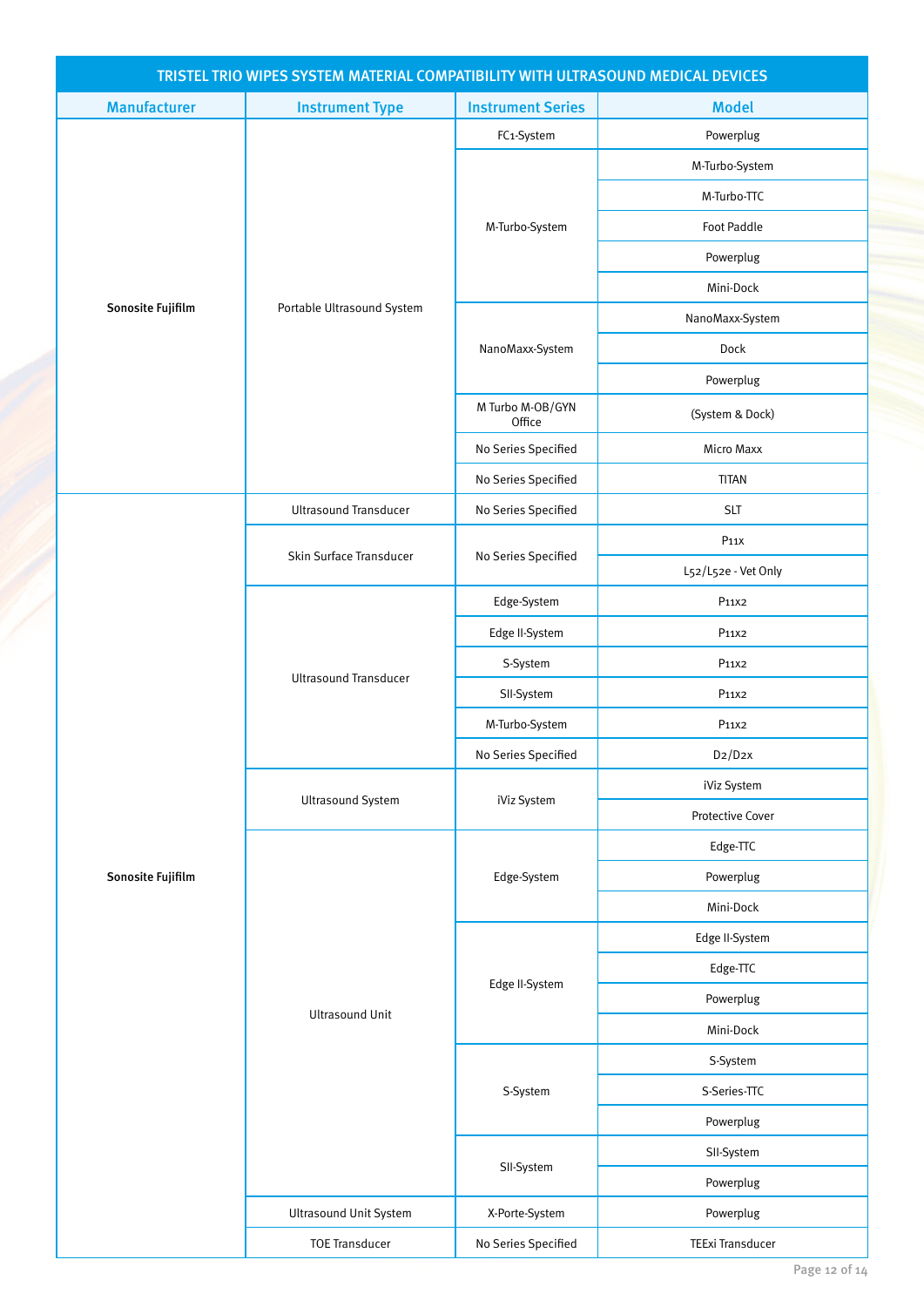| TRISTEL TRIO WIPES SYSTEM MATERIAL COMPATIBILITY WITH ULTRASOUND MEDICAL DEVICES |                              |                          |                                                                                                                                                                                                                                                                                                                                                                                                                                          |  |  |
|----------------------------------------------------------------------------------|------------------------------|--------------------------|------------------------------------------------------------------------------------------------------------------------------------------------------------------------------------------------------------------------------------------------------------------------------------------------------------------------------------------------------------------------------------------------------------------------------------------|--|--|
| <b>Manufacturer</b>                                                              | <b>Instrument Type</b>       | <b>Instrument Series</b> | <b>Model</b>                                                                                                                                                                                                                                                                                                                                                                                                                             |  |  |
|                                                                                  | <b>Ultrasound Transducer</b> | Aplio & Viamo Series     | PLT-308P, PVT-770RT,<br>PLT-705BTF/705BTH, PST25ST/50BT, PVT712BT,<br>PST-25BT, PST-30BT, PLT-704SBT, , PLT704ST,<br>PLT-1204ST, PVT-375ST                                                                                                                                                                                                                                                                                               |  |  |
|                                                                                  | Pencil Transducer            |                          | PC-20M, PC-50M                                                                                                                                                                                                                                                                                                                                                                                                                           |  |  |
|                                                                                  | <b>TOE Transducer</b>        |                          | PET-508MA, PET-512MA/512MC, PET511BTM                                                                                                                                                                                                                                                                                                                                                                                                    |  |  |
|                                                                                  | <b>Endocavity Transducer</b> |                          | PVT-661VT, PVT-781VT, PVT-781VTE, PVL-715RST,<br>PVT-770RT, PVT-781VT, PVT-681MV                                                                                                                                                                                                                                                                                                                                                         |  |  |
|                                                                                  | Skin Surface Transducer      |                          | PVT-674BT, PLT-705BTH, PVT375ST *, PVT-<br>7350BTP, PLT-1204BX, PLT-704SBT/705BT/1005BT,<br>PLT704ST, PLT1204ST, PVT375ST, PST-25SX,<br>PST-65AT, PLT1204ST, PLT-1204MV, PVT-375MV/<br>382MV/675MV/675MVL, PST25ST, PST50BT,<br>PST-30BT, PVT-375BT, PVT-375SC, PVT-382BT,<br>PVT712BT, PLT-604AT, PLT-704AT, PLT-805AT,<br>PLT-1204BT, PLT-1204BX, PLT-705BT, PLT-1005BT,<br>PVT-647BT, PST-25ST/50BT, PVT-712BT,<br>PST-25BT/50AT/65AT |  |  |
|                                                                                  | Intraoperative Transducer    |                          | PVT-745BTF, PVT-745BTH, PLT-705BTF, PVT-745BTV,<br>PVT-745BTF/745BTH, PVT-745BTV, PLT-1202S                                                                                                                                                                                                                                                                                                                                              |  |  |
|                                                                                  | Linear Transducer            |                          | PLT-308P                                                                                                                                                                                                                                                                                                                                                                                                                                 |  |  |
|                                                                                  | Intraoperative Transducer    |                          | PVF-738F/738H/745V                                                                                                                                                                                                                                                                                                                                                                                                                       |  |  |
| Canon (Toshiba)                                                                  |                              | Nemio & Famio Series     | PLG-506M/805S                                                                                                                                                                                                                                                                                                                                                                                                                            |  |  |
|                                                                                  | Skin Surface Transducer      |                          | PVG-366M/381M/681S/720S,<br>PLQ-703A/805A/1203A,<br>PVQ-375A/381A, PVQ-662A/674A                                                                                                                                                                                                                                                                                                                                                         |  |  |
|                                                                                  | <b>Endocavity Transducer</b> |                          | PVG-600S/601V/630V, PVQ-641V                                                                                                                                                                                                                                                                                                                                                                                                             |  |  |
|                                                                                  | Skin Surface Transducer      |                          | PLM-503AT/703AT/805AT                                                                                                                                                                                                                                                                                                                                                                                                                    |  |  |
|                                                                                  |                              |                          | PLM-1204AT                                                                                                                                                                                                                                                                                                                                                                                                                               |  |  |
|                                                                                  | Intraoperative Transducer    |                          | PLM-1202S                                                                                                                                                                                                                                                                                                                                                                                                                                |  |  |
|                                                                                  | Skin Surface Transducer      |                          | PVF-381MT, PVF-575AT                                                                                                                                                                                                                                                                                                                                                                                                                     |  |  |
|                                                                                  | <b>Endocavity Transducer</b> |                          | PVF-620ST                                                                                                                                                                                                                                                                                                                                                                                                                                |  |  |
|                                                                                  | <b>Ultrasound Transducer</b> |                          | PVM-375AR                                                                                                                                                                                                                                                                                                                                                                                                                                |  |  |
|                                                                                  | Skin Surface Transducer      |                          | PVM-381AT                                                                                                                                                                                                                                                                                                                                                                                                                                |  |  |
|                                                                                  | <b>Endocavity Transducer</b> |                          | PVM-620ST, PVM-621VT                                                                                                                                                                                                                                                                                                                                                                                                                     |  |  |
|                                                                                  |                              |                          | PVM-651VT                                                                                                                                                                                                                                                                                                                                                                                                                                |  |  |
|                                                                                  | Skin Surface Transducer      |                          | PVM-656AT, PVM-662AT, PVM-672AT                                                                                                                                                                                                                                                                                                                                                                                                          |  |  |
|                                                                                  |                              |                          | PSM-20CT/25AT/30BT                                                                                                                                                                                                                                                                                                                                                                                                                       |  |  |
|                                                                                  | <b>Ultrasound Transducer</b> |                          | PVM-656A                                                                                                                                                                                                                                                                                                                                                                                                                                 |  |  |
|                                                                                  | Intraoperative Transducer    |                          | PVF-738F*, PVF-738H*, PVF-745V*, PLG-308P,<br>PLM-1202S                                                                                                                                                                                                                                                                                                                                                                                  |  |  |
|                                                                                  | <b>Endocavity Transducer</b> |                          | PVG-600S*, PVG-601V*, PVG-630V*, PVM-651VT,<br>PVM-740RT, PVL-715R, PVL-715RT, PVQ-641V,<br>PVF-3620ST                                                                                                                                                                                                                                                                                                                                   |  |  |
|                                                                                  | Laparoscopic Transducer      |                          | <b>PVM-787LA</b>                                                                                                                                                                                                                                                                                                                                                                                                                         |  |  |
|                                                                                  | Skin Surface Transducer      |                          | SMA-736SA, PC-50V, PVG-366M*, PVG-381M*,<br>PVG-681S*, PLF-308P, PLM-1204AT, PVF-381MT,<br>PSM-37AT, PSM-70AT, PVF-575AT, PVQ-375A,<br>PVQ-674A, PVM-375AT, PSM-37CT, PSM-50AT,<br>PLG-506M*, PLG-805S*, PLQ-703A, PLQ-805A,<br>PLQ-1203A, PLM-503AT, PLM-703AT, PLM-805AT,<br>PSM-20CT, PSM-30BT                                                                                                                                        |  |  |
|                                                                                  | Pencil Transducer            |                          | $PC-19M$                                                                                                                                                                                                                                                                                                                                                                                                                                 |  |  |